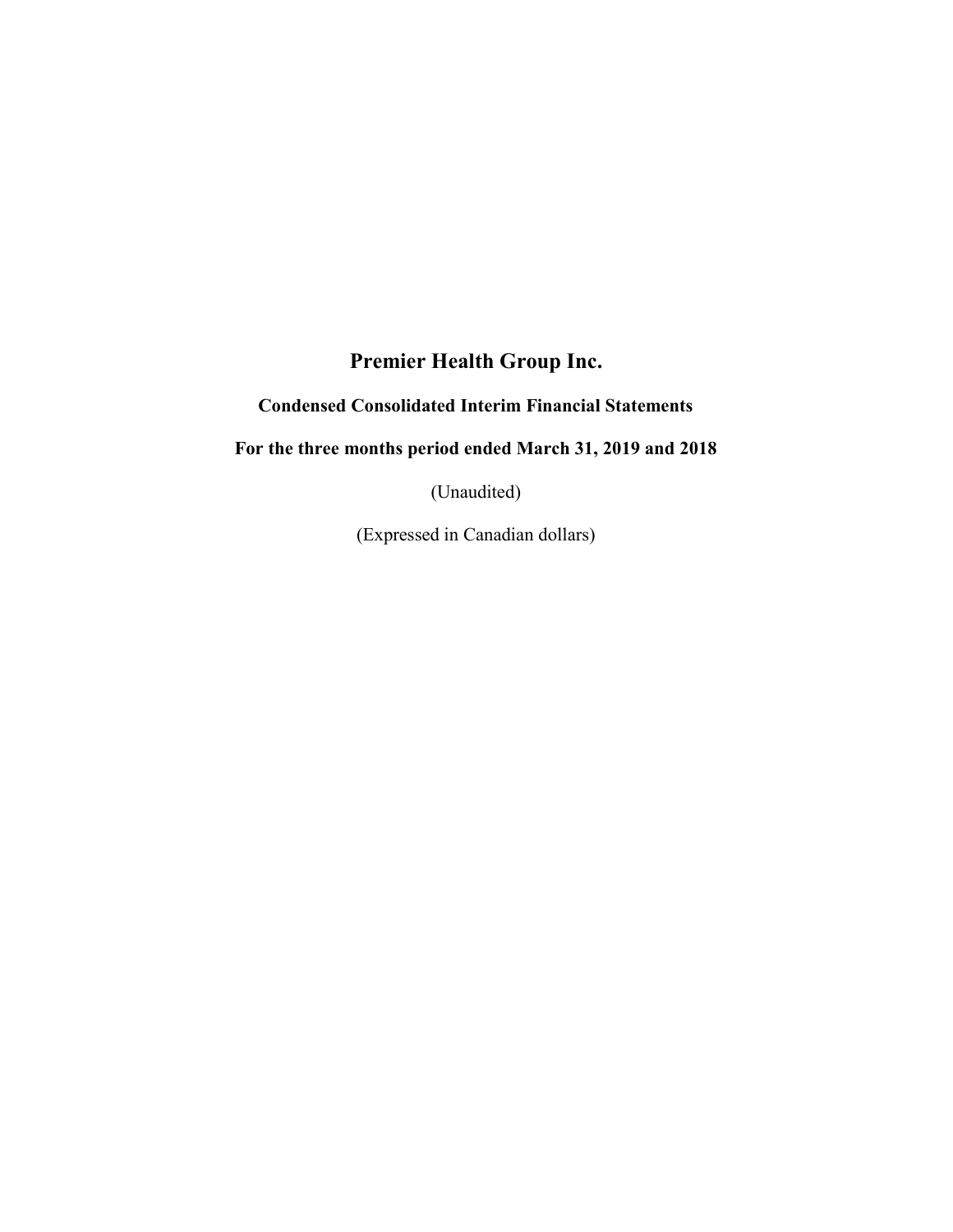| <b>Consolidated Statements of Financial Position</b>                    |        |
|-------------------------------------------------------------------------|--------|
| Consolidated Statements of Loss and Comprehensive Income (Loss)         |        |
| Consolidated Statements of Changes in Shareholders' Equity (Deficiency) |        |
| Consolidated Statements of Cash Flows                                   | h      |
| Notes to the Consolidated Financial Statements                          | 7 - 26 |

Page

## NOTICE OF NO AUDITOR REVIEW OF CONDENSED INTERIM CONSOLIDATED FINANCIAL STATEMENTS

Under National Instrument 51-102, Part 4, subsection 4.3 (3) (a), if an auditor has not performed a review of the consolidated interim financial statements, they must be accompanied by a notice indicating that an auditor has not reviewed the financial statements.

The accompanying unaudited condensed interim consolidated financial statements of the Company have been prepared by and are the responsibility of the Company's management.

The Company's independent auditor has not performed a review of these financial statements in accordance with standards established by the Canadian Institute of Chartered Accountants for a review of the consolidated interim financial statements by an entity's auditor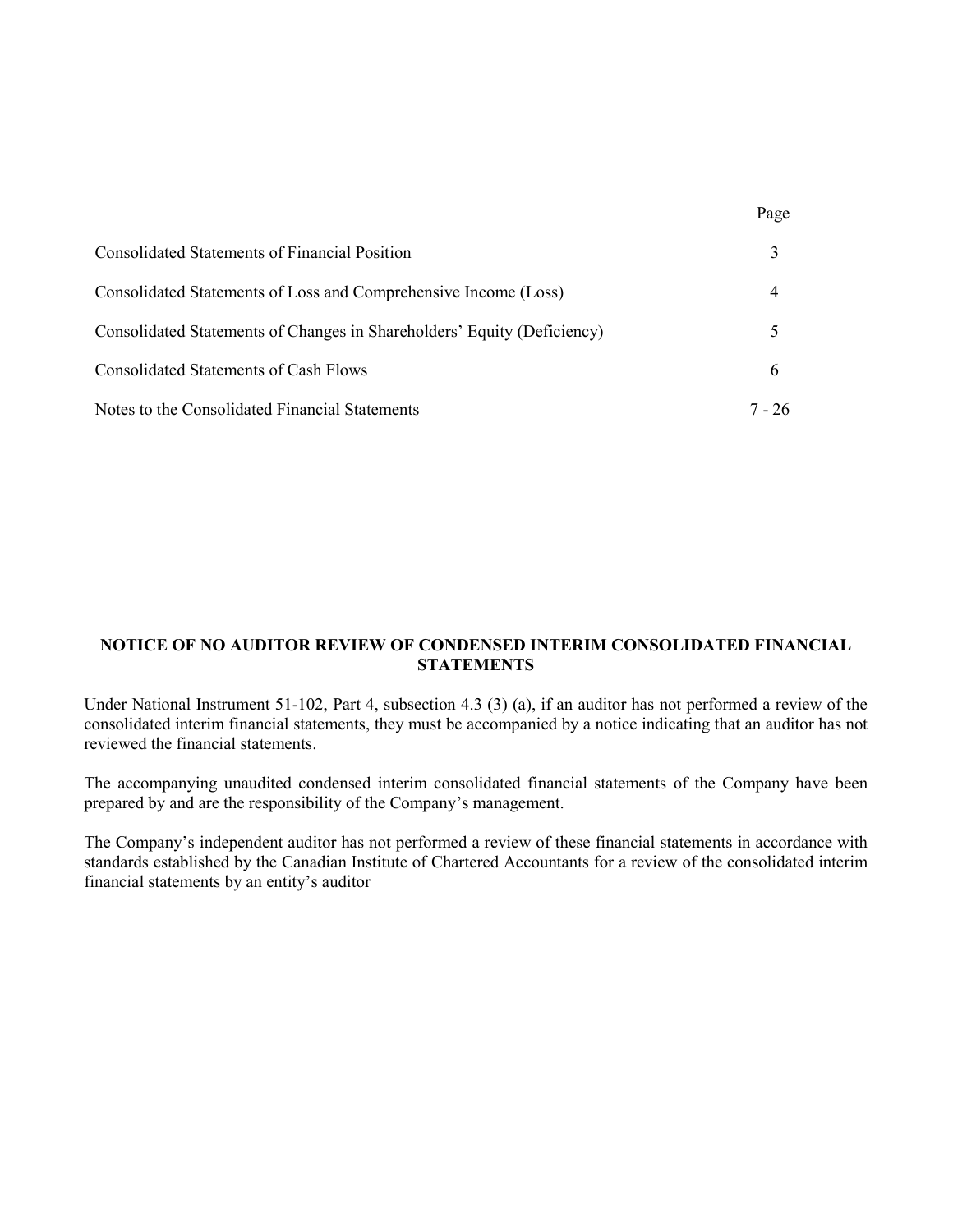# PREMIER HEALTH GROUP INC.

Condensed Consolidated Interim Statements of Financial Position

(Expressed in Canadian Dollars)

As at

|                                                        |                           | March 31,   | December 31, |              |
|--------------------------------------------------------|---------------------------|-------------|--------------|--------------|
|                                                        |                           | 2019        |              | 2018         |
|                                                        |                           |             |              |              |
| <b>ASSETS</b>                                          |                           |             |              |              |
| <b>Current Assets</b>                                  |                           |             |              |              |
| Cash (Note 4)                                          | $\mathbf S$               | 932,242     | \$           | 1,055,543    |
| Accounts receivable (Note 5)                           |                           | 141,260     |              | 113,387      |
| Deposits on investments                                |                           |             |              | 700,000      |
| Marketable securities (Note 6)                         |                           | 1           |              | $\mathbf{1}$ |
| Due from related parties (Note 11)                     |                           | 43,001      |              | 43,001       |
| Convertible note receivable (Note 11)                  |                           | 220,000     |              | 220,000      |
| Prepaid expenses                                       |                           | 34,215      |              | 245,279      |
| <b>Total current assets</b>                            |                           | 1,370,719   |              | 2,377,211    |
|                                                        |                           |             |              |              |
| Property and equipment (Note 7)                        |                           | 99,344      |              | 94,547       |
| Goodwill (Note 3)                                      |                           | 8,913,845   |              | 3,951,570    |
| <b>Total Assets</b>                                    | $\mathbf S$               | 10,383,908  | \$           | 6,423,328    |
|                                                        |                           |             |              |              |
|                                                        |                           |             |              |              |
| <b>LIABILITIES</b>                                     |                           |             |              |              |
| <b>Current Liabilities</b>                             |                           |             |              |              |
| Accounts payable and accrued liabilities (Notes 8, 11) | $\boldsymbol{\mathsf{S}}$ | 783,681     | \$           | 627,333      |
| Deferred acquisition costs (Note 3)                    |                           | 1,000,000   |              |              |
| Notes Payable (Note 9)                                 |                           | 500,000     |              |              |
| Convertible debenture (Note 10)                        |                           | 1,466,724   |              | 1,451,786    |
| Liabilities from discontinued operations (Note 12)     |                           | 158,289     |              | 139,372      |
| <b>Total Liabilities</b>                               |                           | 3,908,694   |              | 2,218,491    |
|                                                        |                           |             |              |              |
|                                                        |                           |             |              |              |
| <b>SHAREHOLDERS' DEFICIENCY</b>                        |                           |             |              |              |
| Share capital (Note 13)                                |                           | 11,347,100  |              | 8,047,100    |
| Equity component of convertible debenture              |                           | 880,845     |              | 880,845      |
| Reserves                                               |                           | 1,181,946   |              | 865,014      |
| Accumulated other comprehensive loss                   |                           | (402, 732)  |              | (406, 782)   |
| Deficit                                                |                           | (6,531,848) |              | (5,181,243)  |
| Deficiency attributable to shareholders of the Company |                           | 6,475,311   |              | 4,204,934    |
| <b>Non-controlling interest</b>                        |                           | (97)        |              | (97)         |
| <b>Total Deficiency</b>                                |                           | 6,475,214   |              | 4,204,837    |
|                                                        |                           |             |              |              |
| <b>Total Liabilities and Shareholders' Deficiency</b>  | $\mathbf S$               | 10,383,908  | $\mathbb{S}$ | 6,423,328    |
|                                                        |                           |             |              |              |
| Nature of operations and going concern (Note 1)        |                           |             |              |              |
| Subsequent events (Note 17)                            |                           |             |              |              |

Approved and authorized for issuance by the Board of Directors on May 30, 2019

Essam Hamza, CEO, Director Donald Gordon, Director

"Essam Hamza" "Donald Gordon"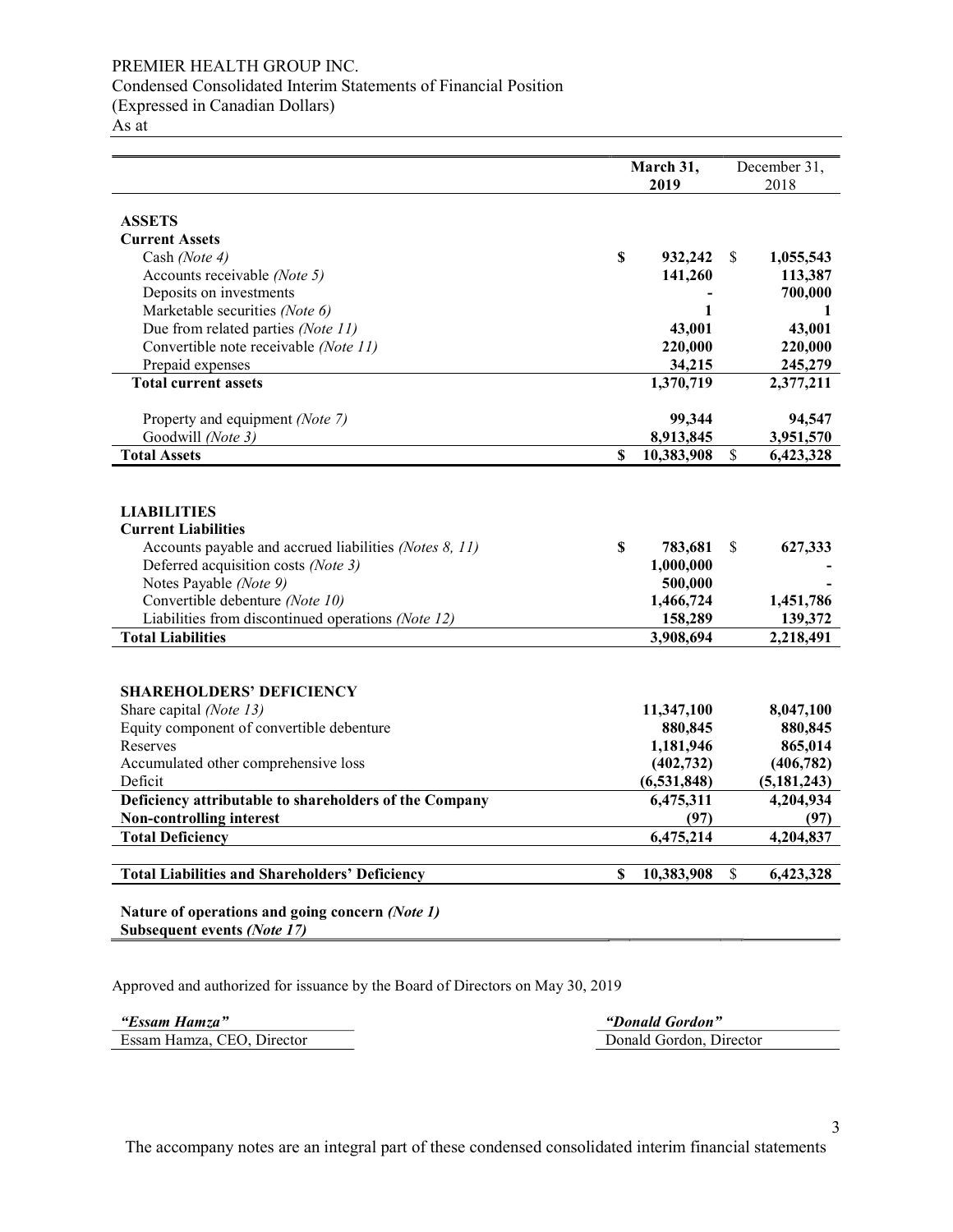## PREMIER HEALTH GROUP INC. Condensed Consolidated Interim Statements of Net Loss and Comprehensive Loss (Expressed in Canadian Dollars)

| For the Three-Month Period Ended                                     | <b>March 31, 2019</b> |               | March 31, 2018     |
|----------------------------------------------------------------------|-----------------------|---------------|--------------------|
|                                                                      | (Note $12$ )          |               | (Note $12$ )       |
| <b>REVENUE</b>                                                       | \$<br>1,100,330       | <sup>\$</sup> |                    |
| <b>PHYSICIAN FEES</b>                                                | (648, 752)            |               |                    |
| <b>GROSS PROFIT</b>                                                  | 451,578               |               |                    |
| <b>EXPENSES</b>                                                      |                       |               |                    |
| Accretion and interest expense on convertible debt (Notes 10 and 11) | 86,330                |               | 73,541             |
| Amortization (Note 7)                                                | 7,265                 |               |                    |
| Management fees (Note 11)                                            |                       |               | 10,500             |
| Marketing and Advertising                                            | 682,474               |               |                    |
| Office and Supplies                                                  | 105,210               |               | 1,529              |
| Professional fees                                                    | 90,665                |               | 1,714              |
| Rent (Note 11)                                                       | 57,438                |               | 1,500              |
| Stock based compensation (Note 13)                                   | 316,932               |               |                    |
| Transfer Agent and regulatory fees                                   | 10,778                |               | 2,500              |
| Wages & salaries (Note 11)                                           | 459,944               |               |                    |
|                                                                      | (1,817,036)           |               | (91, 284)          |
|                                                                      | (1,365,458)           |               | (91, 284)          |
| Foreign exchange gain (loss)                                         | 37,819                |               | (38, 423)          |
| Loss from discontinued operations (Note 12)                          | (22,967)              |               | (36,993)           |
| Net loss for the year                                                | (1,350,606)           |               | (166,700)          |
| Net income (loss) attributable to:                                   |                       |               |                    |
| Shareholders of the Company                                          | (1,350,605)           |               | (166, 663)         |
| Non-controlling interest                                             | (1)                   |               | (37)               |
|                                                                      | (1,350,606)           |               | (166,700)          |
| Other comprehensive loss:                                            |                       |               |                    |
| Foreign currency translation                                         | 4,051                 |               | 4,385              |
| Other comprehensive loss                                             | 4,051                 |               | 4,385              |
| Total comprehensive loss for the year                                | \$<br>(1,346,555)     | <sup>\$</sup> | (162, 315)         |
|                                                                      |                       |               |                    |
| Other comprehensive loss attributable to:                            |                       |               |                    |
| Shareholders of the Company                                          | \$<br>4,050           | \$            | 4,381              |
| Non-controlling interest                                             | 1                     |               |                    |
|                                                                      | \$<br>4,051           | \$            | 4,385              |
| Total comprehensive loss attributable to:                            | \$                    | \$            |                    |
| Shareholders of the Company                                          | (1,346,555)           |               | (162, 282)         |
| Non-controlling interest                                             | \$<br>(1,346,555)     | \$            | (33)<br>(162, 315) |
|                                                                      |                       |               |                    |
| Basic and diluted loss per common share                              | \$<br>(0.02)          | \$            | (0.00)             |
| Weighted average number of common shares outstanding                 | 64,536,662            |               | 34,944,031         |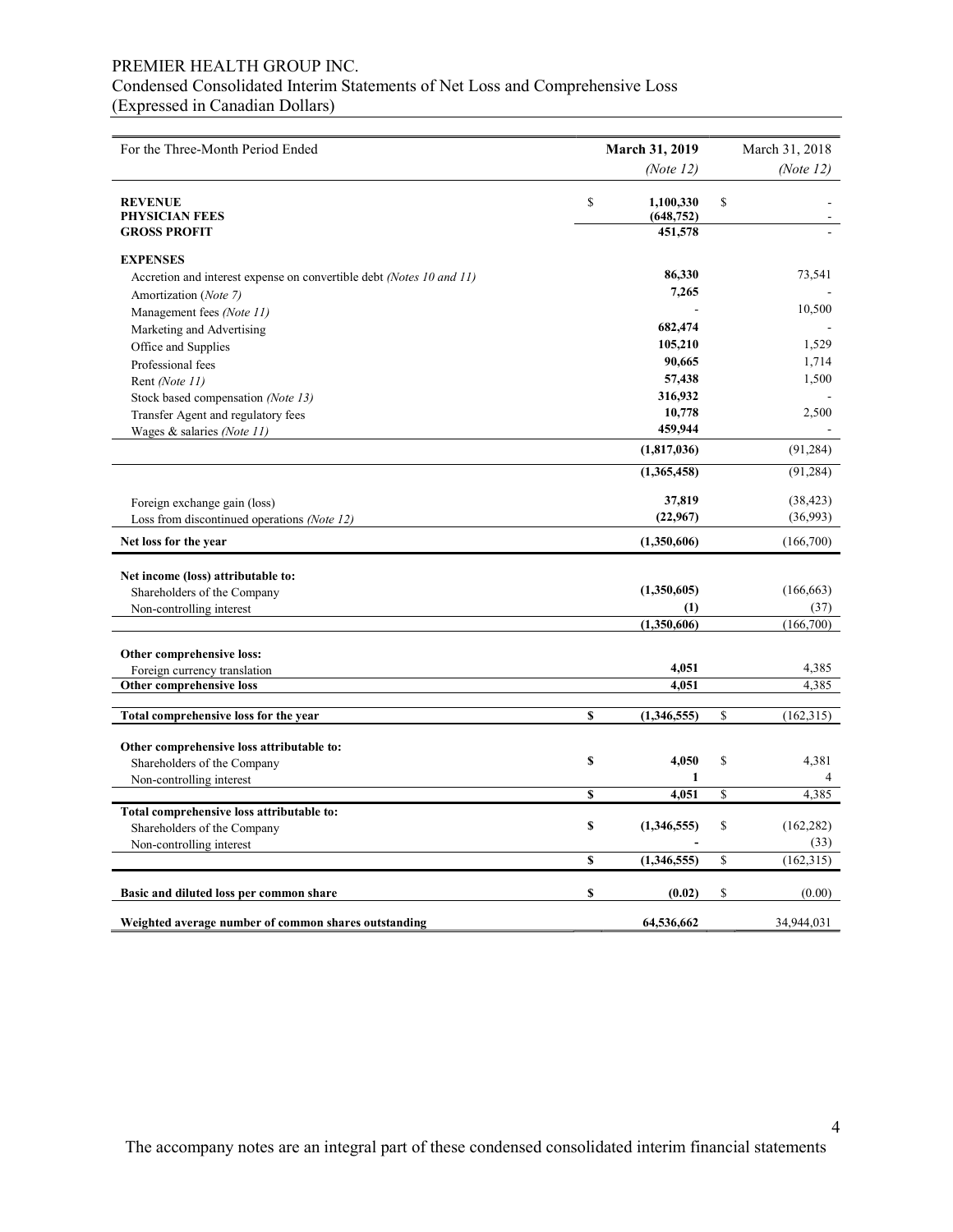# PREMIER HEALTH GROUP INC. Condensed Consolidated Interim Statements of Changes in Shareholders' Equity (Deficiency)

(Expressed in Canadian Dollars)

|                                                                                                                                                                                     | Number of<br>outstanding<br>shares |    | Share capital        |          | <b>Equity</b><br>component<br>of<br>convertible |              | <b>Share-based</b><br>compensation<br>reserve |               | Accumulated<br>other<br>comprehensive<br>income (loss) |    | <b>Deficit</b><br>Non-<br>interest |               |              |    | controlling                                             |  | <b>Total</b> |
|-------------------------------------------------------------------------------------------------------------------------------------------------------------------------------------|------------------------------------|----|----------------------|----------|-------------------------------------------------|--------------|-----------------------------------------------|---------------|--------------------------------------------------------|----|------------------------------------|---------------|--------------|----|---------------------------------------------------------|--|--------------|
| Balance, December 31, 2017<br>Currency translation adjustment<br>Net loss for the period                                                                                            | 34,944,031                         | \$ | 1,057,100            | \$       | 880,845                                         | \$           |                                               | \$            | (399, 107)<br>4,381                                    | \$ | (2,497,890)<br>(166, 663)          | <sup>\$</sup> | (91)<br>(37) | -S | (959, 143)<br>4,385<br>(166,700)                        |  |              |
| Balance, March 31, 2018                                                                                                                                                             | 34,944,031                         | S  | 1,057,100            | <b>S</b> | 880,845                                         | $\mathbf{s}$ | $\sim$                                        | S             | (394, 726)                                             | S  | (2,664,553)                        | S             | (124)        | -S | (1, 121, 458)                                           |  |              |
| Shares issued for cash<br>Shares issued for business                                                                                                                                | 14,220,000                         |    | 3,555,000            |          |                                                 |              |                                               |               |                                                        |    |                                    |               |              |    | 3,555,000                                               |  |              |
| acquisition of HealthVue<br>Shares issued for marketing and                                                                                                                         | 12,000,000<br>500,000              |    | 3,000,000<br>435,000 |          |                                                 |              |                                               |               |                                                        |    |                                    |               |              |    | 3,000,000<br>435,000                                    |  |              |
| advertising<br>Stock-based compensation<br>Currency translation adjustment<br>Net loss for the period                                                                               |                                    |    |                      |          |                                                 |              | 865,014                                       |               | (12,056)                                               |    | (2,516,690)                        |               | (1)<br>28    |    | 865,014<br>(12,057)<br>(2,516,662)                      |  |              |
| Balance, December 31, 2018                                                                                                                                                          | 61,664,031                         | \$ | 8,047,100            | \$       | 880,845                                         | \$           | 865,014                                       | - \$          | (406, 782)                                             | \$ | (5, 181, 243)                      | \$            | (97)         | -S | 4,204,837                                               |  |              |
| Shares issued for business<br>acquisition of Cloud Practice<br><b>Exercise of Options</b><br>Stock-based compensation<br>Currency translation adjustment<br>Net loss for the period | 3,947,368<br>600,000               |    | 3,000,000<br>300,000 |          |                                                 |              | 316,932                                       |               | 4,050                                                  |    | (1,350,605)                        |               | (1)          |    | 3,000,000<br>300,000<br>316.932<br>4,051<br>(1,350,606) |  |              |
| Balance, March 31, 2019                                                                                                                                                             | 66,211,399                         | \$ | 11,347,100           | \$       | 880,845                                         | \$           | 1,181,946                                     | $\mathcal{S}$ | (402, 732)                                             | S  | (6,531,848)                        | \$            | (97)         | -S | 6,475,214                                               |  |              |

The accompany notes are an integral part of these condensed consolidated interim financial statements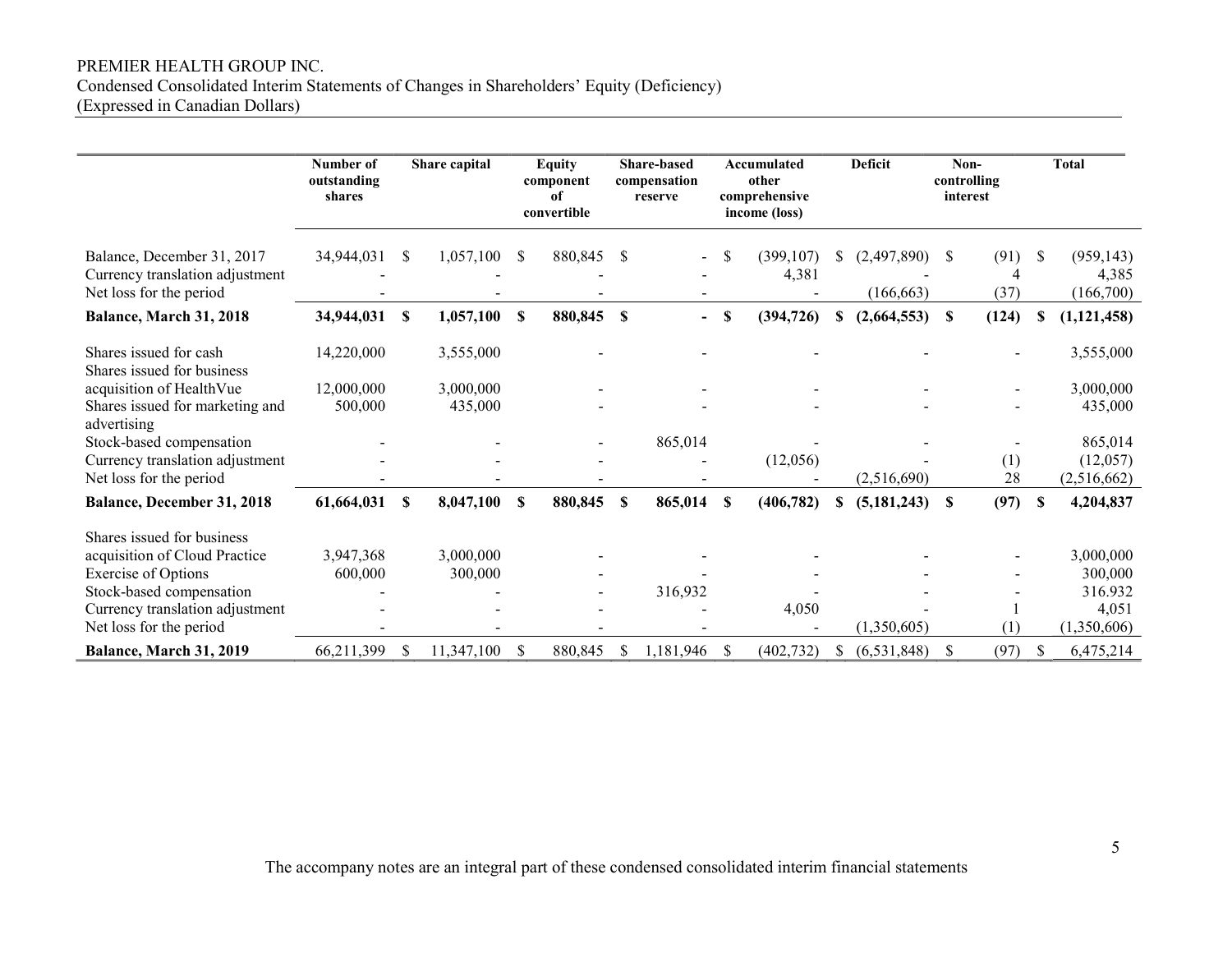## PREMIER HEALTH GROUP INC. Condensed Consolidated Interim Statements of Cash Flows (Expressed in Canadian Dollars)

| For the Three-Month Period Ended                    | March 31,<br>2019 |             |    | March 31,<br>2018 |
|-----------------------------------------------------|-------------------|-------------|----|-------------------|
| Cash provided by (used in):                         |                   |             |    |                   |
| <b>Operating activities</b>                         |                   |             |    |                   |
| Net Gain (loss)                                     | \$                | (1,350,606) | -S | (166,700)         |
| Item not involving cash                             |                   |             |    |                   |
| Accretion on convertible debenture                  |                   | 44,174      |    | 33,224            |
| Amortization                                        |                   | 7,265       |    |                   |
| Unrealized foreign exchange (gain) loss             |                   | (25, 185)   |    | 42,023            |
| Stock-based compensation                            |                   | 316,932     |    |                   |
| Change in non-cash working capital components:      |                   |             |    |                   |
| Accounts receivable                                 |                   | (24, 724)   |    | (884)             |
| Prepaid expenses                                    |                   | 222,072     |    |                   |
| Accounts payable and accrued liabilities            |                   | 66,076      |    | (10,038)          |
| Due from related parties                            |                   |             |    | 68,625            |
| Net liabilities from discontinued operations        |                   | 18,917      |    | 33,762            |
| Net cash used in operating activities               |                   | (725, 079)  |    | 12                |
| <b>Investing activities</b>                         |                   |             |    |                   |
| Acquisition of Cloud Practice                       |                   | (2,000,000) |    |                   |
| Deferred acquisition cost for Cloud Practice        |                   | 1,000,000   |    |                   |
| Cash received from acquisition of Cloud Practice    |                   | 107,092     |    |                   |
| Deposits on Investments                             |                   | 700,000     |    |                   |
| Purchase of equipment                               |                   | (5,314)     |    |                   |
| Net cash (used in) provided by investing activities |                   | (198, 222)  |    |                   |
| <b>Financing activities</b>                         |                   |             |    |                   |
| <b>Exercise</b> of Options                          |                   | 300,000     |    |                   |
| Note Payable to Non Related party                   |                   | 500,000     |    |                   |
| Net cash provided by financing activities           |                   | 800,000     |    |                   |
|                                                     |                   |             |    |                   |
| Increase (decrease) in cash                         |                   | (123,301)   |    | 12                |
| Cash, beginning                                     |                   | 1,055,543   |    | 451               |
| Cash, ending                                        | \$                | 932,242     | \$ | 463               |
| Cash paid for interest                              | \$                |             | \$ |                   |
| Cash paid for income tax                            | \$                |             | \$ |                   |
|                                                     |                   |             |    |                   |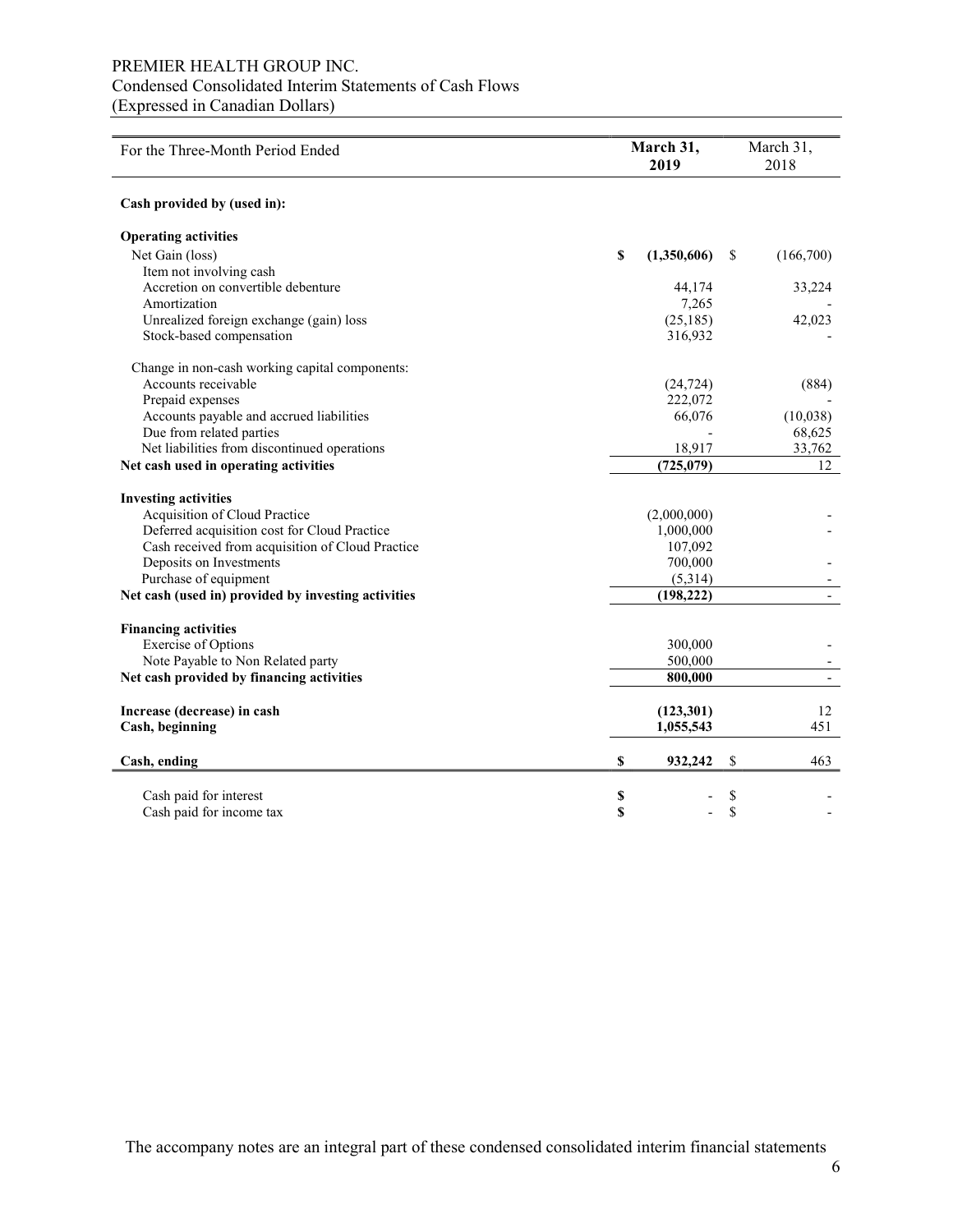## 1. NATURE OF OPERATIONS AND GOING CONCERN

Premier Health Group Inc. (the "Company") was incorporated on September 19, 2013 and is a reporting issuer in British Columbia, Canada. The parent company of the Company was Web Watcher Systems Ltd. ("Web Watcher"), which was incorporated on April 16, 2010 pursuant to the British Columbia Act. The Company entered into to a Plan of Arrangement (the "Arrangement Agreement") with Web Watcher dated October 23, 2013. Pursuant to the Arrangement Agreement, the Company issued 14,403,698 common shares to the Web Watcher shareholders during the year ended December 31, 2016 in exchange for 100 common shares held by Web Watcher, and became a separate entity from Web Watcher.

On June 17, 2016, the Company completed the acquisition (99.9%) of a multidisciplinary rehabilitation business located in Santiago, Dominican Republic Premier named Clinicas de Rehabilitacion Precer, S. R. L. ("Clinicas"). As at December 31, 2018 and 2017, Clinicas was considered to be a discontinued operation (Note 12).

On August 1, 2018, the Company completed the acquisition of all the issued and outstanding shares of HealthVue Ventures Ltd. ("HealthVue") (Note 3). HealthVue provides telemedicine visits remotely and full-service family practice from its four clinic locations in the Lower Mainland in British Columbia.

On January 28, 2019 the Company completed the acquisition of all the issued and outstanding shares of Cloud Practice (Note 3). Cloud Practice is a technology company that offers cloud-based electronic medical records software, medical billing software and an online patient portal for medical clinics using a software as a service ("SAAS") model. Cloud Practice services over 280 clinics across Canada, 3000 doctors and has approximately 3 million patient charts in their database.

The Company is focused on innovative health care approaches that combine human skill-based expertise with emerging technologies. The Company, in conjunction with its subsidiary Cloud Practice, is developing proprietary technology to deliver quality healthcare through the combination of connected primary care clinics, telemedicine, and an artificial intelligence (AI) enabled patient portal.

The address of the Company's corporate office is 810-789 W Pender Street, Vancouver, British Columbia, Canada.

These condensed consolidated interim financial statements have been prepared using International Financial Reporting Standard ("IFRS") on a going concern basis which assumes the Company will be able to realize its assets and discharge its liabilities in the normal course of business rather than through a process of forced liquidation. While the Company has been successful in securing financings in the past, there is no assurance that it will be able to do so in the future. During the three months period ended March 31, 2019, the Company had net loss of \$1,350,606 (March 31, 2018 – \$166,700 loss) and as at March 31, 2019 had an accumulated deficit of \$6,531,848 (March 31, 2018 – \$2,664,553) which has been funded primarily by share subscriptions received and loans from non-related parties. As at March 31, 2019, the Company had a working capital deficit of \$2,537,975. These factors indicate the existence of a material uncertainty that may cast significant doubt about the Company's ability to continue as a going concern. These financial statements do not include any adjustments relating to the recoverability and classification of recorded asset amounts and classification of liabilities that might be necessary should the Company be unable to continue in existence. The effect of any such adjustments could be material.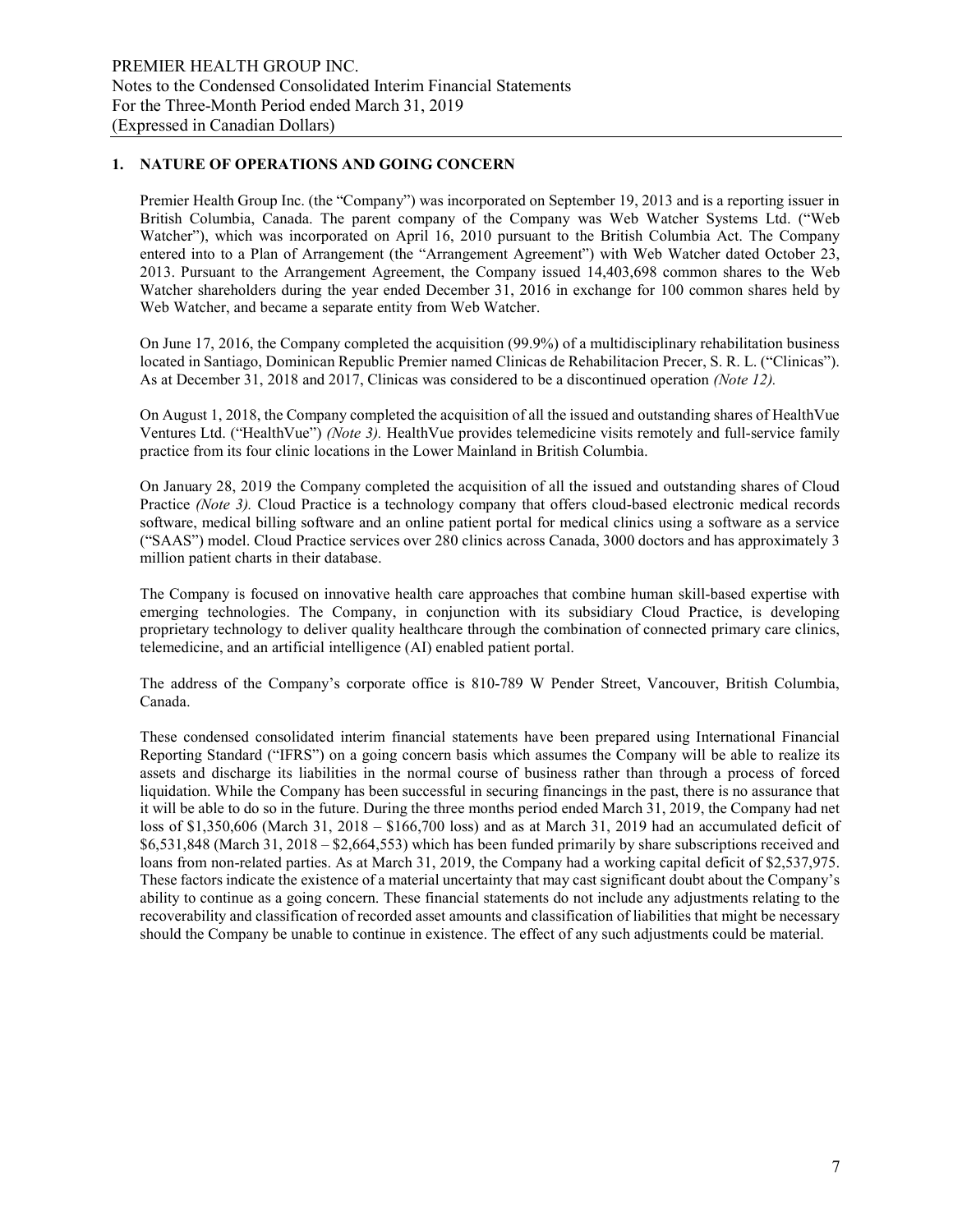## 2. SIGNIFICANT ACCOUNTING POLICIES

## a) Basis of Consolidation

The condensed consolidated interim financial statements include the accounts of the Company and its wholly controlled subsidiary, HealthVue Ventures Ltd. (Canada) ("HealthVue") and its 99.99% owned subsidiary, Premier Clinicas de Rehabilitacion S. R. L. ("Clinicas"), incorporated in the Dominican Republic. All intercompany transactions and balances have been eliminated on consolidation.

## b) Basis of Presentation

These condensed consolidated interim financial statements have been prepared in accordance with IFRS as issued by the International Accounting Standards Board ("IASB") and interpretations of the International Financial Reporting Interpretations Committee ("IFRIC").

These condensed consolidated interim financial statements are presented in Canadian dollars, which is the functional currency of the parent Company and HealthVue, while the functional currency of Clinicas is the Dominican Peso. These consolidated financial statements have been prepared on a historical cost basis, except for certain financial instruments classified as fair value through profit or loss, and available-for-sale, which are stated at their fair value. In addition, these consolidated financial statements have been prepared using the accrual basis of accounting, except for certain cash flow information.

## c) Significant Accounting Judgments and Estimates

The preparation of the condensed consolidated interim financial statements in conformity with IFRS requires management to make estimates and assumptions. These estimates and assumptions affect the reported amounts of assets, liabilities, shareholders' equity, and the disclosure of contingent assets and liabilities, as at the date of the financial statements, and expenses for the years reported.

## Critical Judgements

The preparation of these condensed consolidated interim financial statements requires management to make judgements regarding the going concern of the Company, as previously discussed in Note 1, as well as the determination of functional currency. The functional currency is the currency of the primary economic environment in which an entity operates, and has been determined for each entity within the Company. The functional currency for the Company and HealthVue has been determined to be the Canadian dollar, while the functional currency of Clinicas is the Dominican Peso.

## Key Sources of Estimation Uncertainty

Because a precise determination of many assets and liabilities is dependent upon future events, the preparation of financial statements in conformity with IFRS requires management to make estimates and assumptions that affect the reported amounts of assets and liabilities and the disclosure of assets and liabilities at the date of the financial statements and the reported amounts of expenses during the reporting periods. Actual results could differ from those estimates and such differences could be significant.

Significant estimates made by management affecting the consolidated financial statements include:

#### Share-based Payments

Estimating fair value for granted stock options and compensatory warrants requires determining the most appropriate valuation model which is dependent on the terms and conditions of the grant. This estimate also requires determining the most appropriate inputs to the valuation model including the expected life of the option or warrant, volatility, dividend yield, and rate of forfeitures and making assumptions about them.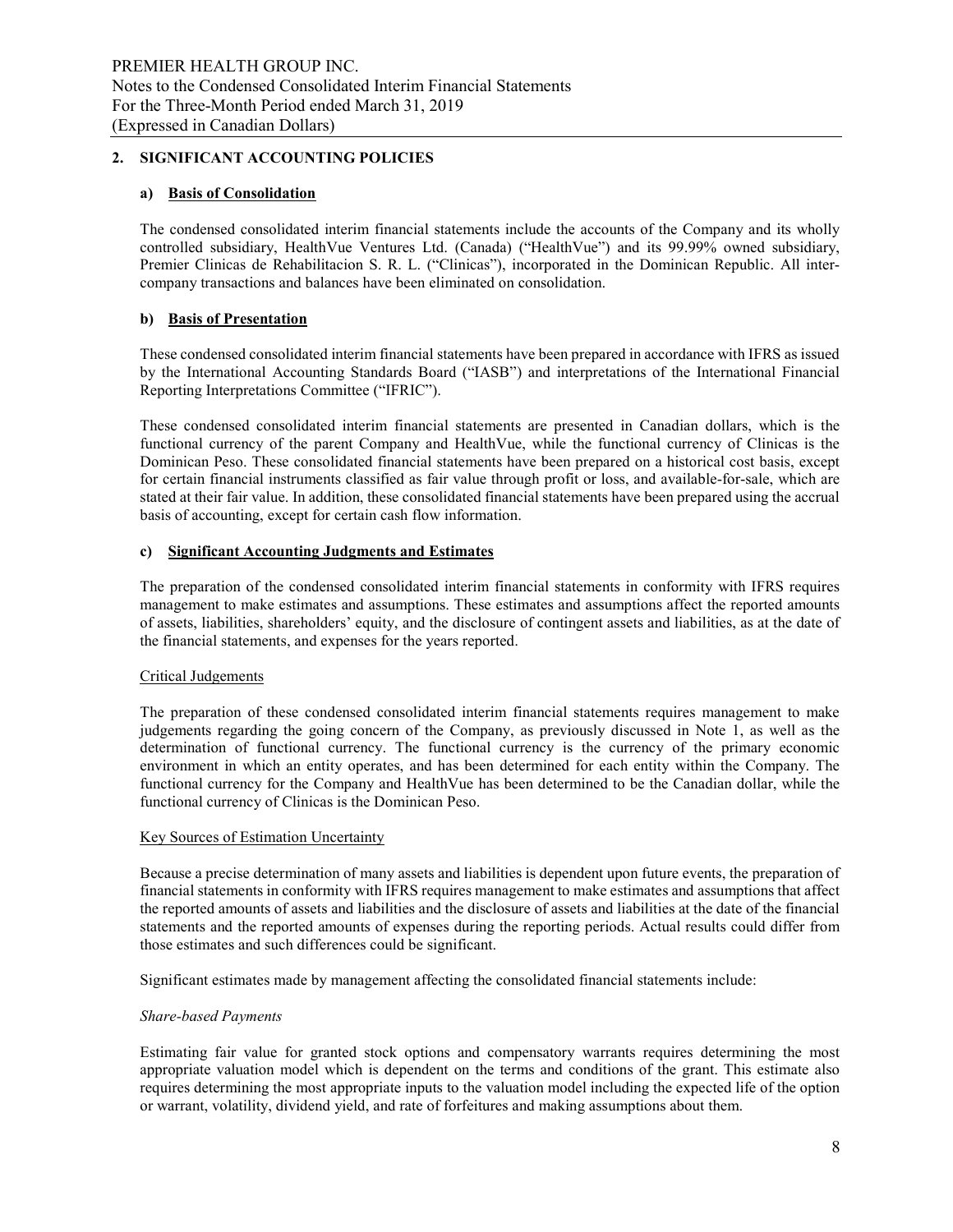#### c) Significant Accounting Judgments and Estimates (continued…)

#### Key Sources of Estimation Uncertainty (continued…)

#### Deferred Tax Assets & Liabilities

The estimation of income taxes includes evaluating the recoverability of deferred tax assets and liabilities based on an assessment of the Company's ability to utilize the underlying future tax deductions against future taxable income prior to expiry of those deductions. Management assesses whether it is probable that some or all of the deferred income tax assets and liabilities will not be realized. The ultimate realization of deferred tax assets and liabilities is dependent upon the generation of future taxable income, which in turn is dependent upon the successful discovery, extraction, development and commercialization of mineral reserves. To the extent that management's assessment of the Company's ability to utilize future tax deductions changes, the Company would be required to recognize more or fewer deferred tax assets or liabilities, and deferred income tax provisions or recoveries could be affected.

## Useful Life of Property and Equipment

Property and equipment is depreciated over its estimated useful life. Estimated useful lives are determined based on current facts and past experience, and take into consideration the anticipated physical life of the asset, the potential for technological obsolescence, and regulations.

#### Allowance for Doubtful Accounts

The Company assesses the collectability of receivables on an ongoing basis. A provision for the impairment of receivables involves significant management judgement and includes the renew of individual receivables based on individual customers, current economic trends and analysis of historical bad debts.

## d) Cash

Cash is comprised of cash in banks and bank indebtedness.

#### e) Property and Equipment

Property and equipment is carried at cost, less accumulated depreciation and accumulated impairment losses.

The cost of an item of property and equipment consists of the purchase price, any costs directly attributable to bringing the asset to the location and condition necessary for its intended use and an initial estimate of the costs of dismantling and removing the item and restoring the site on which it is located. Amortization is provided at rates calculated to write off the cost of property and equipment, less its estimated residual value, using the rates and methods below:

| Furniture and equipment | 20% - declining balance |
|-------------------------|-------------------------|
| Computers               | 55% - declining balance |
| Software                | 55% - declining balance |
| Leasehold improvements  | 5 years - straight-line |

In the year of acquisition and disposal, the Company records half of the amortization expense.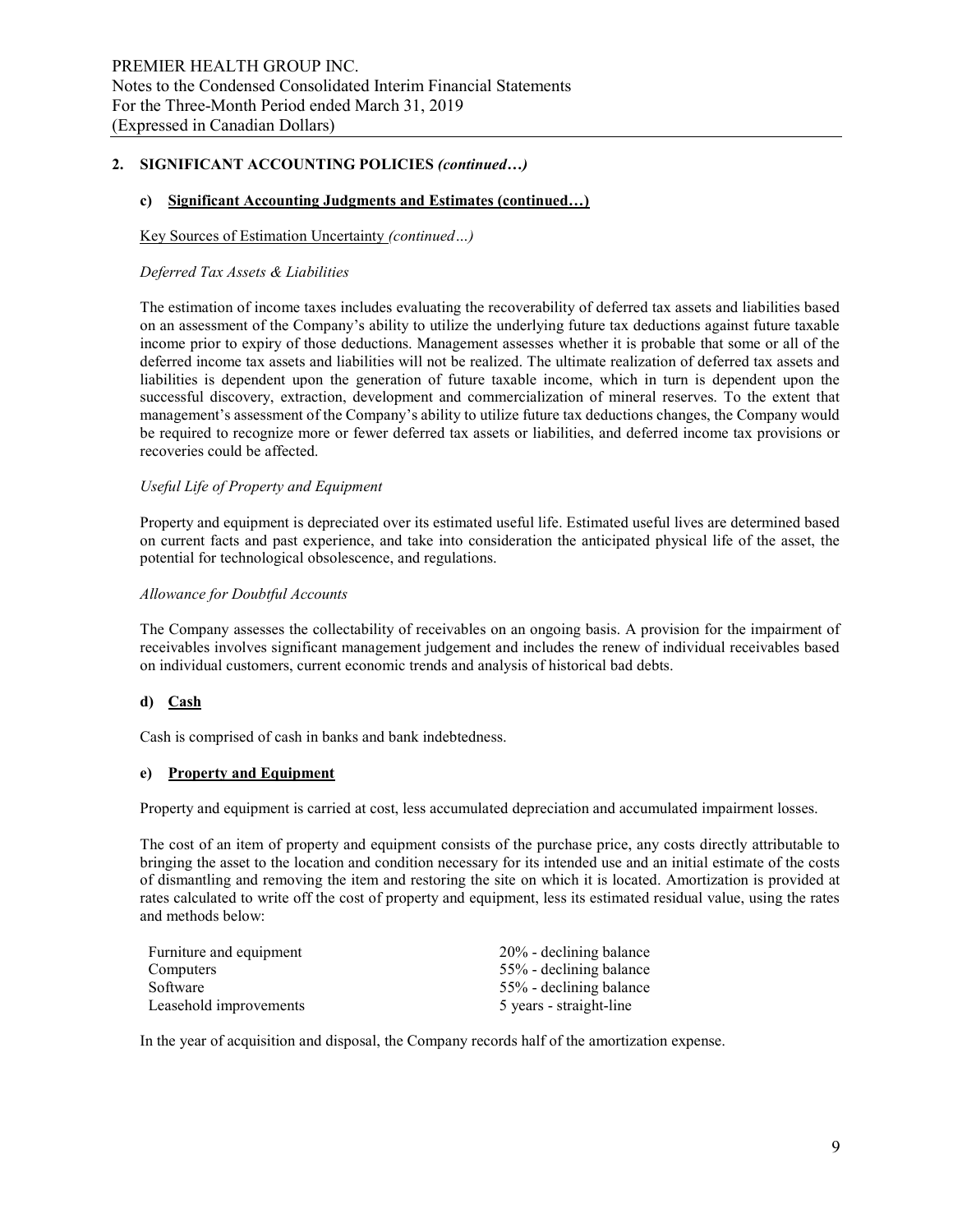## f) Impairment

At each financial position reporting date the carrying amounts of the Company's long-lived assets are reviewed to determine whether there is any indication that those assets are impaired. If any such indication exists, the recoverable amount of the asset is estimated in order to determine the extent of the impairment, if any. The recoverable amount is the higher of fair value less costs to sell and value in use, which is the present value of future cash flows expected to be derived from the asset. If the recoverable amount of an asset is estimated to be less than its carrying amount, the carrying amount of the asset is reduced to its recoverable amount and the impairment loss is recognized in the profit or loss for the period.

For the purposes of impairment testing, long-lived assets are allocated to cash-generating units to which the operating activity relates. For an asset that does not generate largely independent cash inflows, the recoverable amount is determined for the cash-generating unit to which the asset belongs. Where an impairment loss subsequently reverses, the carrying amount of the asset (or cash-generating unit) is increased to the revised estimate of its recoverable amount, but so that the increased carrying amount does not exceed the carrying amount that would have been determined had no impairment loss been recognized for the asset (or cash-generating unit) in prior years. A reversal of an impairment loss is recognized immediately in profit or loss.

## g) Financial Instruments

Financial assets and financial liabilities are recognized on the consolidated statements of financial position when the Company becomes a party to the contractual provisions of the financial instrument.

The Company adopted all of the requirements of IFRS 9 Financial Instruments ("IFRS 9") as of January 1, 2018. IFRS 9 replaces IAS 39 Financial Instruments: Recognition and Measurement ("IAS 39"). IFRS 9 utilizes a revised model for recognition and measurement of financial instruments and a single, forward-looking "expected loss" impairment model. Most of the requirements in IAS 39 for classification and measurement of financial liabilities were carried forward in IFRS 9, so the Company's accounting policy with respect to financial liabilities is unchanged. As a result of the adoption of IFRS 9, management has changed its accounting policy for financial assets retrospectively, for any assets that continued to be recognized at the date of initial application. The change did not impact the carrying value of any financial assets or financial liabilities on the transition date.

The following is the Company's new accounting policy for financial instruments under IFRS 9:

## Classification

The Company classifies its financial instruments in the following categories: at fair value through profit and loss ("FVTPL"), at fair value through other comprehensive income (loss) ("FVTOCI") or at amortized cost. The Company determines the classification of financial assets at initial recognition. The classification of debt instruments is driven by the Company's business model for managing the financial assets and their contractual cash flow characteristics. Equity instruments that are held for trading are classified as FVTPL. For other equity instruments, on the day of acquisition the Company can make an irrevocable election (on an instrument-byinstrument basis) to designate them as at FVTOCI. Financial liabilities are measured at amortized cost, unless they are required to be measured at FVTPL (such as instruments held for trading or derivatives) or if the Company has opted to measure them at FVTPL.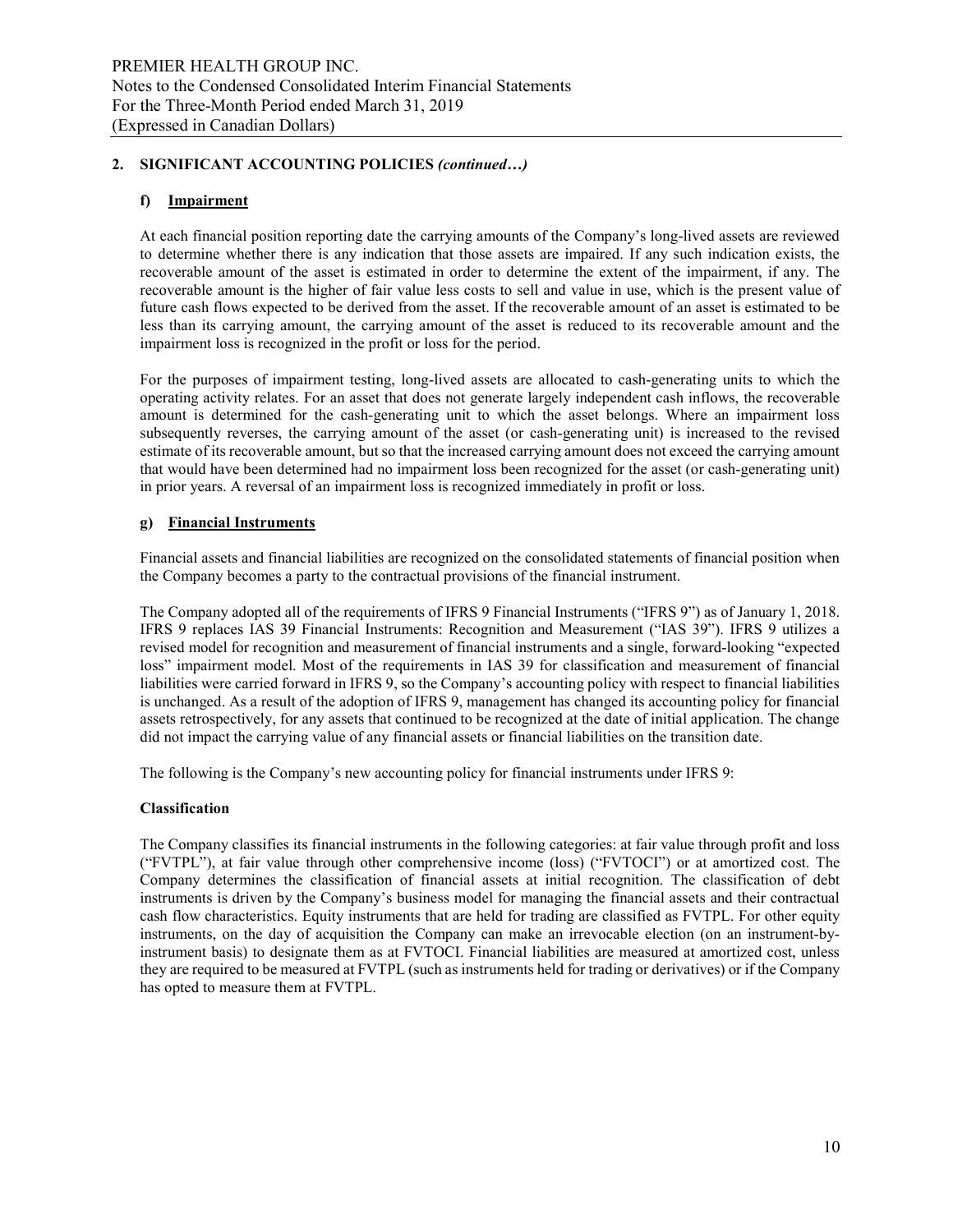#### g) Financial Instruments (continued…)

#### Measurement

#### Financial assets and liabilities at amortized cost

Financial assets and liabilities at amortized cost are initially recognized at fair value plus or minus transaction costs, respectively, and subsequently carried at amortized cost less any impairment.

#### Financial assets and liabilities at FVTPL

Financial assets and liabilities carried at FVTPL are initially recorded at fair value and transaction costs are expensed in the consolidated statements of loss and comprehensive loss. Realized and unrealized gains and losses arising from changes in the fair value of the financial assets and liabilities held at FVTPL are included in the consolidated statements of loss and comprehensive loss in the period in which they arise.

#### Debt investments at FVOCI

These assets are subsequently measured at fair value. Interest income calculated using the effective interest method, foreign exchange gains and losses and impairment are recognized in profit or loss. Other net gains and losses are recognized in OCI. On derecognition, gains and losses accumulated in OCI are reclassified to profit or loss.

#### Equity investments at FVOCI

These assets are subsequently measured at fair value. Dividends are recognized as income in profit or loss unless the dividend clearly represents a recovery of part of the cost of the investment. Other net gains and losses are recognized in OCI and are never reclassified to profit or loss.

#### Impairment of financial assets at amortized cost

The Company recognizes a loss allowance for expected credit losses on financial assets that are measured at amortized cost. At each reporting date, the Company measures the loss allowance for the financial asset at an amount equal to the lifetime expected credit losses if the credit risk on the financial asset has increased significantly since initial recognition. If at the reporting date, the financial asset has not increased significantly since initial recognition, the Company measures the loss allowance for the financial asset at an amount equal to the twelve month expected credit losses. The Company shall recognize in the consolidated statements of loss and comprehensive loss, as an impairment gain or loss, the amount of expected credit losses (or reversal) that is required to adjust the loss allowance at the reporting date to the amount that is required to be recognized.

#### Derecognition

#### Financial assets

The Company derecognizes financial assets only when the contractual rights to cash flows from the financial assets expire, or when it transfers the financial assets and substantially all of the associated risks and rewards of ownership to another entity.

#### Financial liabilities

The Company derecognizes a financial liability when its contractual obligations are discharged or cancelled or expired. The Company also derecognizes a financial liability when the terms of the liability are modified such that the terms and / or cash flows of the modified instrument are substantially different, in which case a new financial liability based on the modified terms is recognized at fair value.

Gains and losses on derecognition are generally recognized in profit or loss.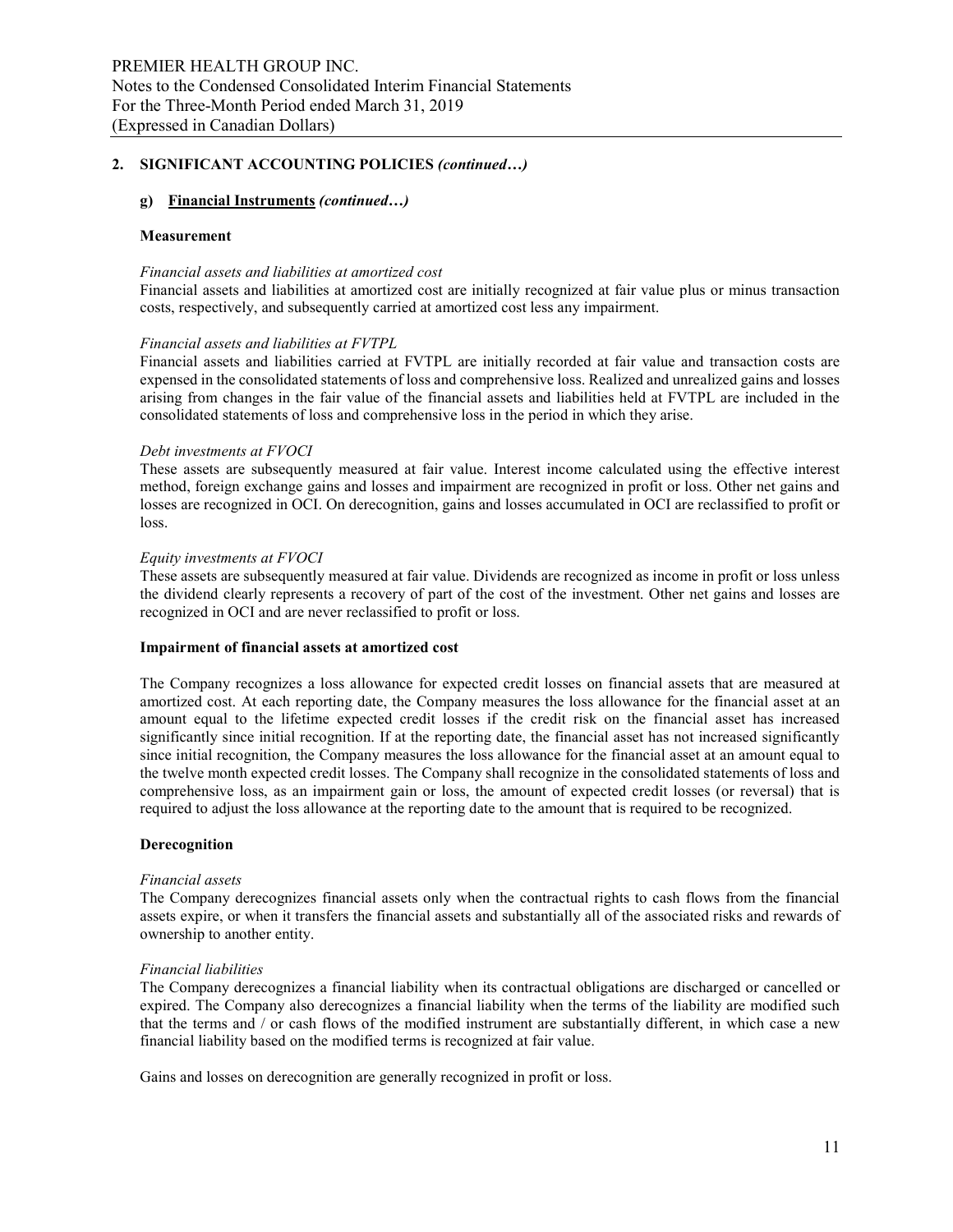#### g) Financial Instruments (continued…)

The Company's financial assets and liabilities are recorded and measured as follows:

| Category              | <b>Measurement</b> |  |  |  |  |
|-----------------------|--------------------|--|--|--|--|
| <b>FVTPL</b>          | Fair value         |  |  |  |  |
| Available-for-sale    | Fair value         |  |  |  |  |
| Loans and receivables | Amortized cost     |  |  |  |  |
| Loans and receivables | Amortized cost     |  |  |  |  |
| Loans and receivables | Amortized cost     |  |  |  |  |
| Loans and receivables | Amortized cost     |  |  |  |  |
| Other liabilities     | Amortized cost     |  |  |  |  |
| Other liabilities     | Amortized cost     |  |  |  |  |
| Other liabilities     | Amortized cost     |  |  |  |  |
| Available for sale    | Fair value         |  |  |  |  |
|                       |                    |  |  |  |  |

The Company determines the fair value of financial instruments according to the following hierarchy based on the amount of observable inputs used to value the instrument.

Level 1 – Quoted prices are available in active markets for identical assets or liabilities as of the reporting date. Active markets are those in which transactions occur in sufficient frequency and volume to provide pricing information on an ongoing basis.

Level 2 – Pricing inputs are other than quoted prices in active markets included in Level 1. Prices in Level 2 are either directly or indirectly observable as of the reporting date. Level 2 valuations are based on inputs, including quoted forward prices for commodities, time value and volatility factors, which can be substantially observed or corroborated in the marketplace.

Level 3 – Valuations in this level are those with inputs for the asset or liability that are not based on observable market data.

Cash and marketable securities have been measured at fair value using Level 1 inputs.

## h) Revenue Recognition

The Company recognizes revenue when it has persuasive evidence of a contract, performance obligations have been identified and satisfied, payment items have been identified, and it is probable that the Company will collect the consideration it is entitled to.

The Company recognizes revenue from the rendering of independent medical assessments, patient services, and from the sale of medical software services using a SAAS model based in the accounting period in which the services are rendered and assessed on the basis of the actual service provided as a proportion of the total services to be provided.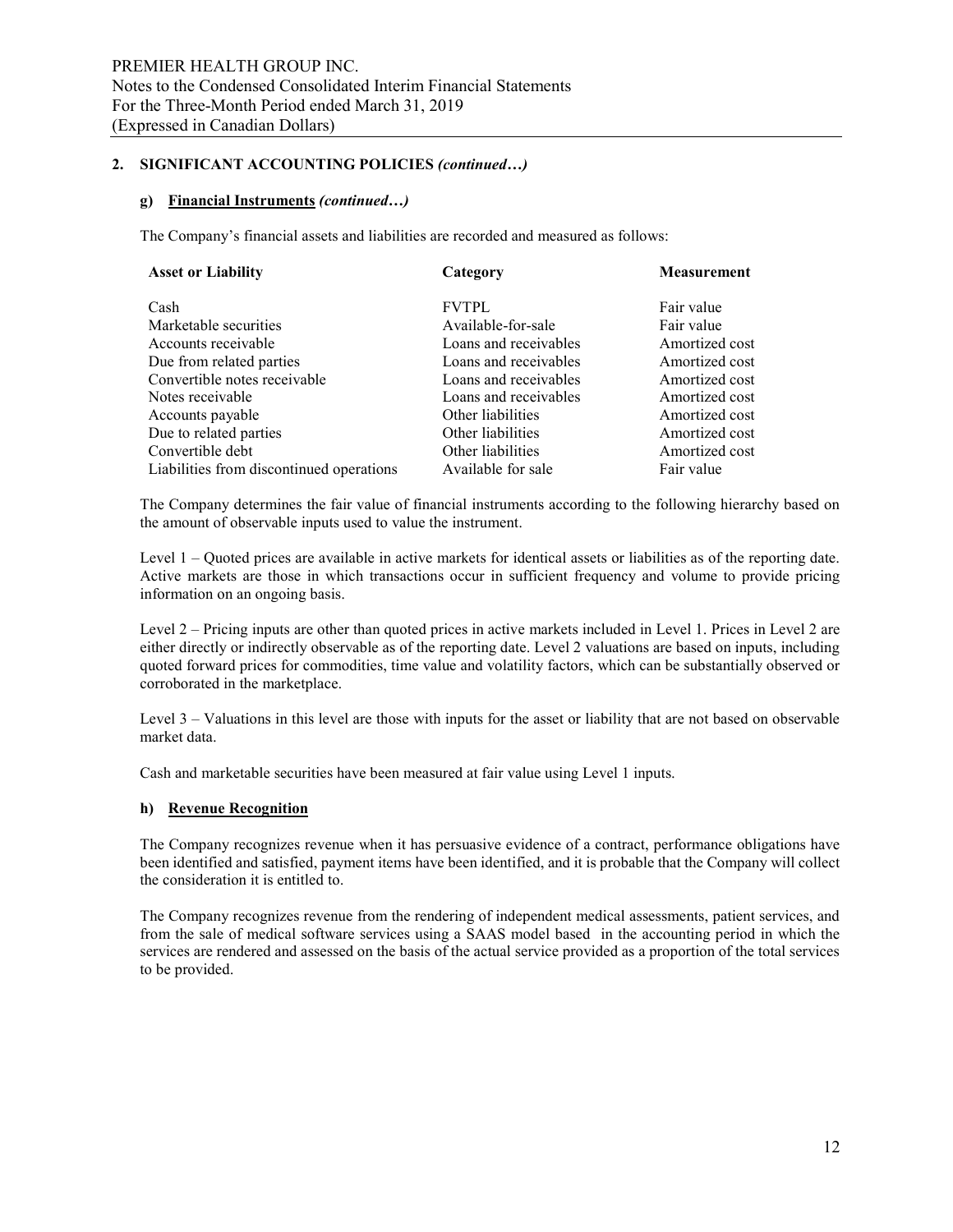## i) Earnings/(Loss) Per Share

Basic earnings/(loss) per share is computed by dividing the income/(loss) for the period from continuing operations by the weighted average number of common shares outstanding during the period. Contingently returnable escrow shares are removed from the calculation.

For diluted per share computations, assumptions are made regarding potential common shares outstanding during the period. The weighted average number of common shares is increased to include the number of additional common shares that would be outstanding if, at the beginning of the period, or at time of issuance, if later, all options and warrants are exercised. Proceeds from exercise are used to purchase the Company's common shares at their average market price during the period, thereby reducing the weighted average number of common shares outstanding. If these computations prove to be anti-dilutive, diluted earnings/(loss) per share is the same as basic earnings/(loss) per share.

## j) Share-Based Payments

The Company grants stock options to buy common shares of the Company to directors, officers, employees and service providers. The Company recognizes share-based compensation expense based on the estimated fair value of the options. A fair value measurement is made for each vesting instalment within each option grant and is determined using the Black-Scholes option-pricing model. The fair value of the options is recognized over the vesting period of the options granted as both share-based compensation expense and reserves. This includes a forfeiture estimate, which is revised for actual forfeitures in subsequent periods. The reserves account is subsequently reduced if the options are exercised and the amount initially recorded is then credited to capital stock.

In situations where equity instruments are issued to non-employees and some or all of the goods or services received by the entity as consideration cannot be specifically identified, they are measured at the fair value of the share-based payment. Otherwise, share-based payments are measured at the fair value of the goods or services received.

## k) Income Taxes

Income tax on profit or loss for the year comprises of current and deferred tax. Current tax is the expected tax paid or payable on the taxable income for the year, using tax rates enacted or substantively enacted at the statement of financial position date, and any adjustment to tax paid or payable in respect of previous years.

Deferred tax is recorded by providing for temporary differences between the carrying amounts of assets and liabilities for financial reporting purposes and the amounts used for taxation purposes.

A deferred tax asset is recognized only to the extent that it is probable that future taxable profits will be available against which the asset can be utilized. Deferred tax assets are reduced to the extent that it is no longer probable that the related tax benefit will be realized. The effect on deferred tax assets and liabilities of a change in income tax rates is recognized in the period that includes the date of the enactment or substantive enactment of the change. Deferred tax assets and liabilities are presented separately except where there is a right of set-off within fiscal jurisdictions.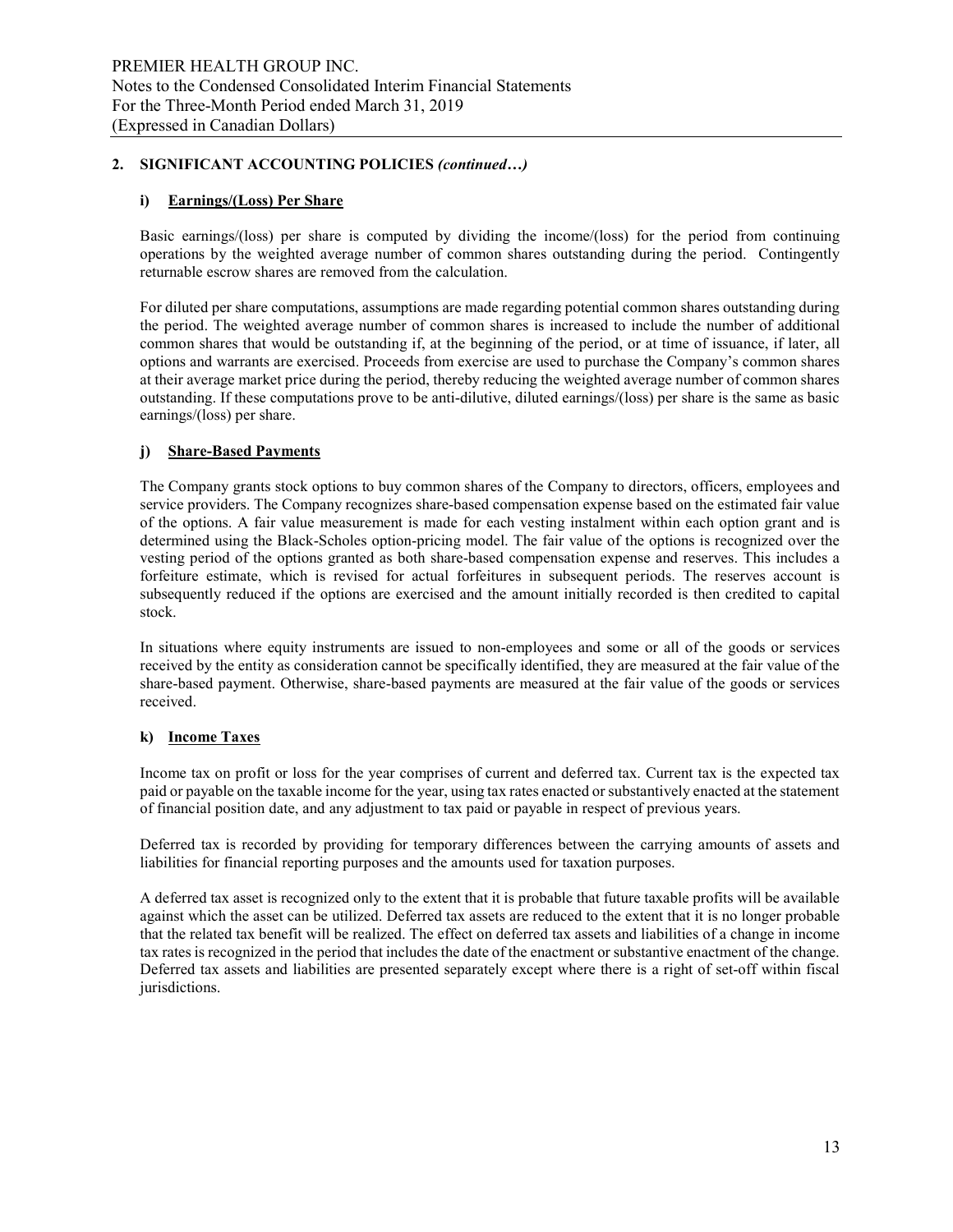## l) Foreign Currency Translation

The functional currency of the Company, HealthVue and Cloud Practice is the Canadian Dollar, and the functional currency of Clinicas, is the Dominican Peso. The presentation currency of the consolidated financial statements is the Canadian Dollar.

## Transactions and balances:

Foreign currency transactions are translated into functional currency using the exchange rates prevailing at the date of the transaction. Foreign currency monetary items are translated at the period-end exchange rate. Nonmonetary items measured at historical cost continue to be carried at the exchange rate at the date of the transaction. Non-monetary items measured at fair value are reported at the exchange rate at the date when fair values were determined.

Exchange differences arising on the translation of monetary items or on settlement of monetary items are recognized in profit or loss in the period in which they arise, except where deferred in equity as a qualifying cash flow or net investment hedge.

Exchange differences arising on the translation of non-monetary items are recognized in other comprehensive income in to the extent that gains and losses arising on those non-monetary items are also recognized in other comprehensive income. Where the non-monetary gain or loss is recognized in profit or loss, the exchange component is also recognized in profit or loss.

## Foreign operations:

The financial results and position of foreign operations whose functional currency is different from the Company's presentation currency are translated as follows:

- assets and liabilities are translated at period-end exchange rates prevailing at that reporting date; and
- income and expenses are translated at average exchange rates for the period.

Exchange differences arising on translation of foreign operations are recognized in other comprehensive income and recorded in the Company's foreign currency translation reserve in equity. These differences are recognized in the profit or loss in the period in which the operation is disposed.

## m) Comprehensive Income (Loss)

Comprehensive income (loss) is the change in the Company's net assets that results from transactions, events and circumstances from sources other than the Company's shareholders and includes items that are not included in net profit. Other comprehensive income (loss) consists of changes to unrealized gain and losses on available for sale financial assets, changes to unrealized gains and losses on the effective portion of cash flow hedges and changes to foreign currency translation adjustments of self-sustaining foreign operations during the period. Comprehensive income measures net earnings for the period plus other comprehensive income. Amounts reported as other comprehensive income (loss) are accumulated in a separate component of shareholders' equity (deficiency) as accumulated other comprehensive income (loss).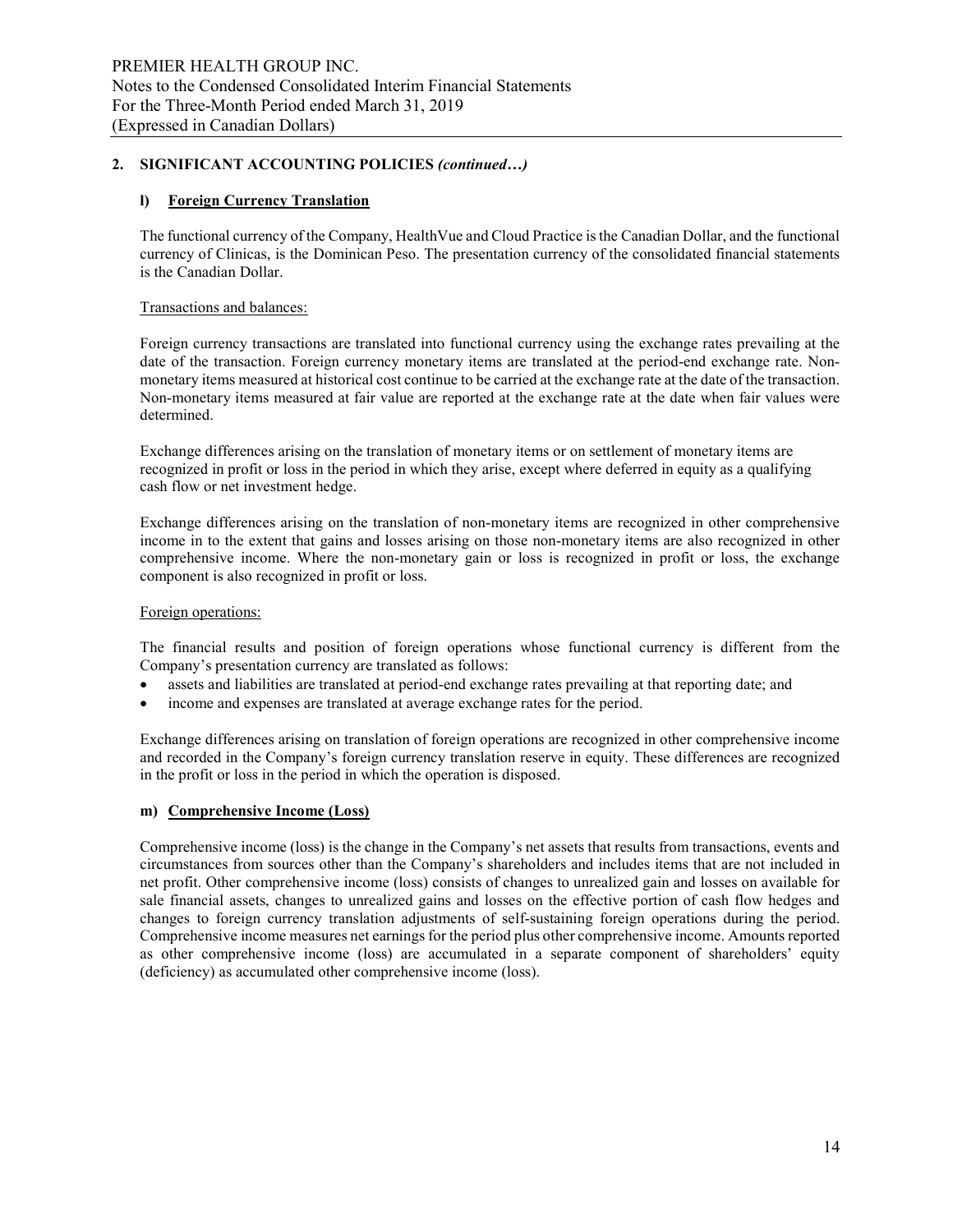## n) Non-controlling Interest

Non-controlling interest is measured at its proportionate share of the acquiree's identifiable net assets or liabilities. Net income or loss and comprehensive income or loss for the period are allocated between non-controlling interest and shareholders of the parent. Non-controlling interest in subsidiaries must be presented in the consolidated statement of financial position within equity, separately from the equity of the owners of the parent.

Changes in the Company's interest in a subsidiary that do not result in a loss of control are accounted for as equity transactions.

## o) Reclassification

Certain prior period's amounts have been reclassified to conform to the current year's presentation.

## p) Accounting Standards Issued but not yet Effective

## New standard IFRS 16 – "Leases"

This new standard replaces IAS 17 "Leases" and the related interpretative guidance. IFRS 16 applies a control model to the identification of leases, distinguishing between a lease and a service contract on the basis of whether the customer controls the asset being leased. For those assets determined to meet the definition of a lease, IFRS 16 introduces significant changes to the accounting by lessees, introducing a single, on-balance sheet accounting model that is similar to current finance lease accounting, with limited exceptions for short-term leases or leases of low value assets. Lessor accounting is not substantially changed. The standard is effective for annual periods beginning on or after January 1, 2019, with early adoption permitted for entities that have adopted IFRS 15. The Company has assessed the impact of this change, which will result in the reclassification of the Company's leases of its rental properties as financing leases.

Other accounting standards and amendments to existing accounting standards that have been issued and have future effective dates are not applicable or are not expected to have a significant impact on the Company's consolidation financial statements.

## 3. BUSINESS ACQUISITION

## HealthVue Ventures Ltd.

On August 1, 2018, the Company completed the acquisition of all of the issued and outstanding shares of HealthVue. HealthVue provides telemedicine visits remotely and full-service family practice from its four clinic locations in the Lower Mainland in British Columbia. Pursuant to the acquisition agreement, the Company issued 12,000,000 common shares of the Company and \$999,967 cash payment to the former owners of HealthVue.

The acquisition of HealthVue by the Company is considered to be business combination. Pursuant to the business combination transactions, the asset acquired from the acquisition is to be recorded at their estimated fair values in accordance with IFRS 3 – Business Combination. The allocation of the purchase consideration is as follows: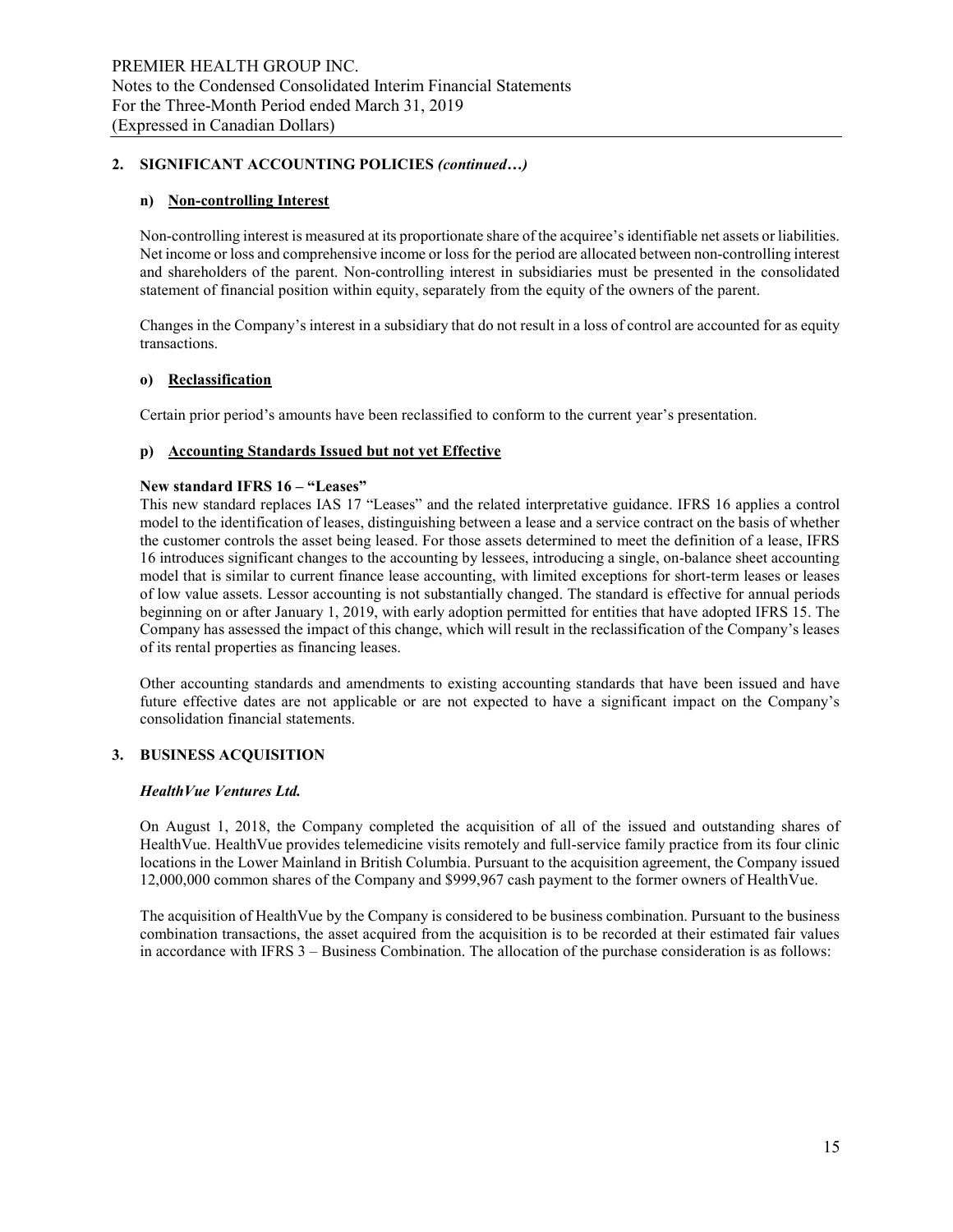## 3. BUSINESS ACQUISITION (continued…)

#### HealthVue Ventures Ltd. (continued…)

| <b>Purchase price:</b>                                              |                 |
|---------------------------------------------------------------------|-----------------|
| Fair value of common shares issued (12,000,000 at \$0.25 per share) | \$<br>3,000,000 |
| Cash paid                                                           | 999,967         |
| Total consideration paid                                            | \$<br>3,999,967 |
| <b>Allocated as follows:</b>                                        |                 |
| Cash                                                                | 323,108         |
| Accounts receivable                                                 | 2,603           |
| Prepaid                                                             | 8.487           |
| Property and equipment                                              | 105,910         |
| Accounts payable                                                    | (391,711)       |
| Net assets acquired                                                 | 48,397          |
| Goodwill acquired                                                   | \$<br>3,951,570 |

#### Cloud Practice Inc.

On January 28, 2019, the Company completed the acquisition of all of the issued and outstanding shares of Cloud Practice. Cloud Practice provides cloud-based electronic medical records software and other medical applications using a SAAS model. Pursuant to the acquisition agreement, the Company issued 3,947,368 common shares of the Company and will pay \$2,000,000 cash payment to the former owners of Cloud Practice as follows: (i) \$500,000 paid on December 5, 2018, (ii) \$500,000 paid on January 28, 2019, (iii) \$500,000 paid on April 1, 2019 (subsequent to March 31, 2019), (iv) \$500,000 payable on June 5, 2019 (subsequent to March 31, 2019).

The acquisition of Cloud Practice by the Company is considered to be business combination. Pursuant to the business combination transactions, the asset acquired from the acquisition is to be recorded at their estimated fair values in accordance with IFRS 3 – Business Combination. The allocation of the purchase consideration is as follows:

| <b>Purchase price:</b>                                             |    |           |
|--------------------------------------------------------------------|----|-----------|
| Fair value of common shares issued (3,947,368 at \$0.76 per share) | \$ | 3,000,000 |
| Cash paid                                                          |    | 1,000,000 |
| Cash Installments – Deferred acquisition cost                      |    | 1,000,000 |
| Total consideration paid                                           | \$ | 5,000,000 |
| <b>Allocated as follows:</b>                                       |    |           |
| Cash                                                               |    | 107,092   |
| Accounts receivable                                                |    | 3.149     |
| Prepaid                                                            |    | 11,008    |
| Property and equipment                                             |    | 6,748     |
| Accounts payable                                                   |    | (90, 272) |
| Net assets acquired                                                |    | 37,725    |
| Goodwill acquired                                                  | S  | 4,962,275 |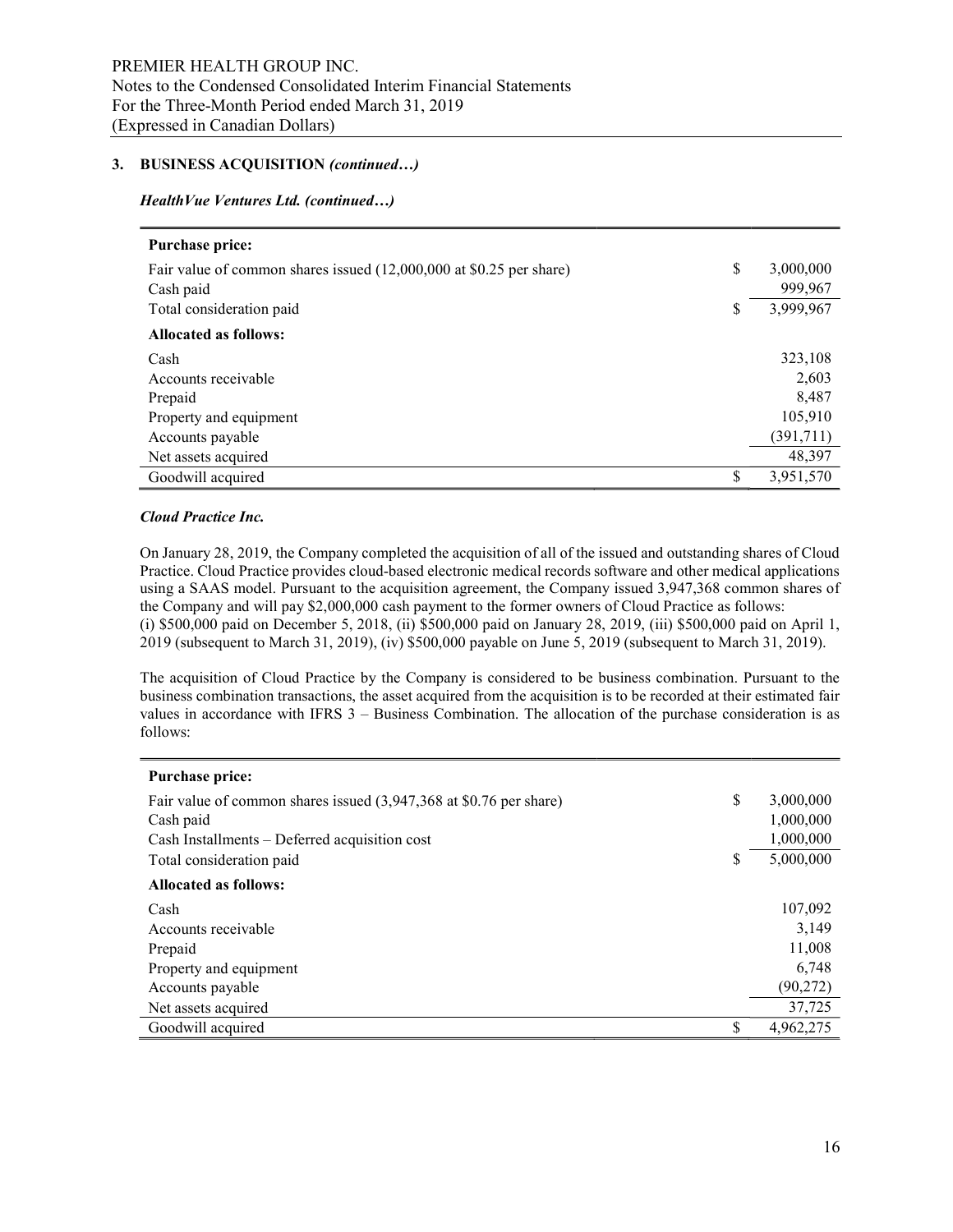## 4. CASH

Cash consist of cash held with banks, as well as overdraft facilities at those banks.

## 5. ACCOUNTS RECEIVABLE

Accounts receivable consist of the following:

|                                          | March 31, | December 31, |
|------------------------------------------|-----------|--------------|
|                                          | 2019      | 2018         |
| Trade receivables                        | 222,663   | 197,444      |
| GST receivable                           | 32,952    | 25,340       |
| Allowance for doubtful account           | (93,792)  | (93, 792)    |
| Receivables from discontinued operations | (20, 563) | (15,605)     |
|                                          | 141,260   | 113,387      |

An allowance for doubtful accounts of \$93,792 has been provided against these accounts receivable amounts, which the Company has determined represents a reasonable estimate of amounts that may be uncollectible.

## 6. MARKETABLE SECURITIES

The Company owns 4,000,000 shares of Moag Copper Gold Resources Inc. ("MOG"). The shares were acquired in exchange for 20,000,000 common shares of the Company. MOG shares were under ceased trading order as at March 31, 2019 and December 31, 2018, and therefore, the Company has valued the investments in MOG shares at \$1.

On May 9, 2016, the Company acquired 1,000,000 shares of CENTRIC HEALTH CORP. ("CHH"), for 200,000 units of the Company, valued at \$250,000. Each unit consists of one share and one share purchase warrant of the Company. Each warrant shall entitle the holder to purchase one common share of the Company at a price of \$1.50 per share for a period of two years from date of issuance. During the year ended December 31, 2017, the Company sold 925,000 shares of CHH shares for total proceeds of \$707,030, resulting in a realized gain of \$475,780. As at March 31, 2019, the Company no longer holds any shares in CHH.

Total marketable securities:

|                                  | <b>MOG</b> | <b>CHH</b>    |   | <b>Total</b> |
|----------------------------------|------------|---------------|---|--------------|
| Cost                             |            |               |   |              |
| Balance at December 31, 2016     | 400,000    | \$<br>231,250 | S | 631,250      |
| Dispositions                     |            | (231,250)     |   | (231,250)    |
| Balance at December 31, 2018     |            |               |   |              |
| and March 31, 2019               | 400,000    |               |   | 400,000      |
| <b>Adjustments to Fair Value</b> |            |               |   |              |
| Balance at December 31, 2016     | (399, 999) | 305,250       |   | (94, 749)    |
| Adjustment for the year          |            | (305, 250)    |   | (305, 250)   |
| Balance at December 31, 2017,    |            |               |   |              |
| December 31, 2018, and March     |            |               |   |              |
| 31 2019                          | (399, 999) |               |   | (399,999)    |
| <b>Fair Value</b>                |            |               |   |              |
| At December 31, 2018 and         |            |               |   |              |
| March 31, 2018                   |            |               |   |              |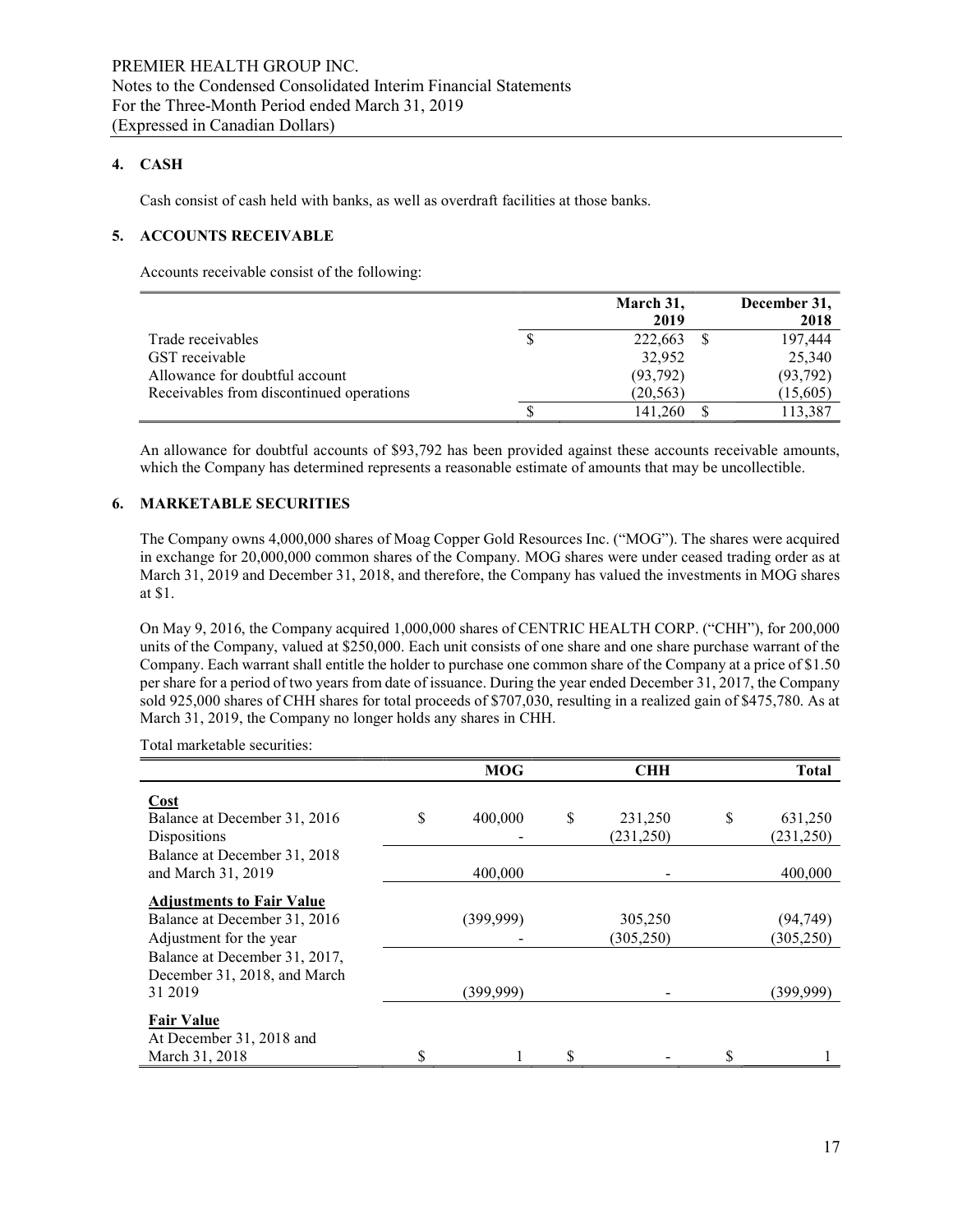## 7. PROPERTY AND EQUIPMENT

|                                                      | Equipment |        | <b>Computers</b> | <b>Software</b> |    | Leasehold<br>improvement |     |        | <b>Total</b> |         |
|------------------------------------------------------|-----------|--------|------------------|-----------------|----|--------------------------|-----|--------|--------------|---------|
| Cost                                                 |           |        |                  |                 |    |                          |     |        |              |         |
| December 31, 2018                                    | \$        | 34,526 | S                | 20,308          | S  | 497                      | \$  | 53,766 | S            | 109,097 |
| Business acquisition (Note 3)                        |           | 2.795  |                  | 3,953           |    |                          |     |        |              | 6,748   |
| <b>Additions</b>                                     |           | 902    |                  | 4,412           |    | ۰                        |     |        |              | 5,314   |
| Balance at March 31, 2019                            | -S        | 38,223 | \$               | 28,673          | \$ | 497                      | \$  | 53,766 | \$           | 121,159 |
| <b>Accumulated Amortization</b><br>December 31, 2018 | \$        | 3,272  | S                | 5,765           | S  | 137                      | \$. | 5,376  | S            | 14,550  |
| Amortization                                         |           | 1,704  |                  | 2,824           |    | 49                       |     | 2,688  |              | 7,265   |
| Balance at March 31, 2019                            |           | 4,976  | \$               | 8,589           | \$ | 186                      | \$  | 8,064  | \$           | 21,815  |
| <b>Net Book Value</b>                                |           |        |                  |                 |    |                          |     |        |              |         |
| December 31, 2018                                    | \$        | 31,254 | \$               | 14.543          | S  | 360                      | \$  | 48,390 | \$           | 94,547  |
| March 31, 2019                                       |           | 33,247 | \$               | 20,084          | ъ  | 311                      | \$  | 45,702 | S            | 99,344  |

#### 8. ACCOUNTS PAYABLE AND ACCRUED LIABILITIES

|                                                      | March 31, | December 31, |
|------------------------------------------------------|-----------|--------------|
|                                                      | 2019      | 2018         |
| Accounts payables (Note 10)                          | 509,092   | 392,832      |
| Accrued liabilities                                  | 98,059    | 82,020       |
| Interest payable on convertible debentures (Note 10) | 274,693   | 241,120      |
| Accounts payables from discontinued operations       | (98, 163) | (88, 639)    |
|                                                      | 783,681   | 627,333      |

## 9. NOTE PAYABLE

As at March 30, 2019, the Company owed a promissory note payable of \$500,000 to a non related party. The amount owing is unsecured, bears a fixed interest amount of \$5,000, and is due on demand.

#### 10. CONVERTIBLE DEBENTURE

During the year ended December 2016, the Company issued a convertible debenture to the former sole shareholder of Clinicas, who is also a director of the Company. The debenture has a face value of \$1,931,700 (US\$1,500,000) which matures on June 21, 2021 (the "Maturity Date"). The debenture accrues interest at a rate of 8.5% per annum, calculated and paid annually. At the option of the debenture holder, the debenture shall be convertible at any time prior to the Maturity Date in whole into common shares of the Company at a price of \$0.25 per common share.

On issuance, \$880,845, attributed to the equity conversion features of the debenture was classified as an equity component of the convertible debenture. The debt component (calculated using an effective interest rate of 26.6%) will be accreted systematically to its face value over the term of the note by the recording of additional accretion expense. \$44,174 accretion, and \$42,156 interest was recorded as expense for the period ended March 31, 2019 (2018 – accretion and interest of \$73,541).

As at March 31, 2019, the value of this loan was \$1,466,724 (December 31, 2018 - \$1,451,786), which was recorded as a current liability, since this debt was forgiven subsequent to March 31, 2019, as part of the discontinued operation negotiations (Note 12).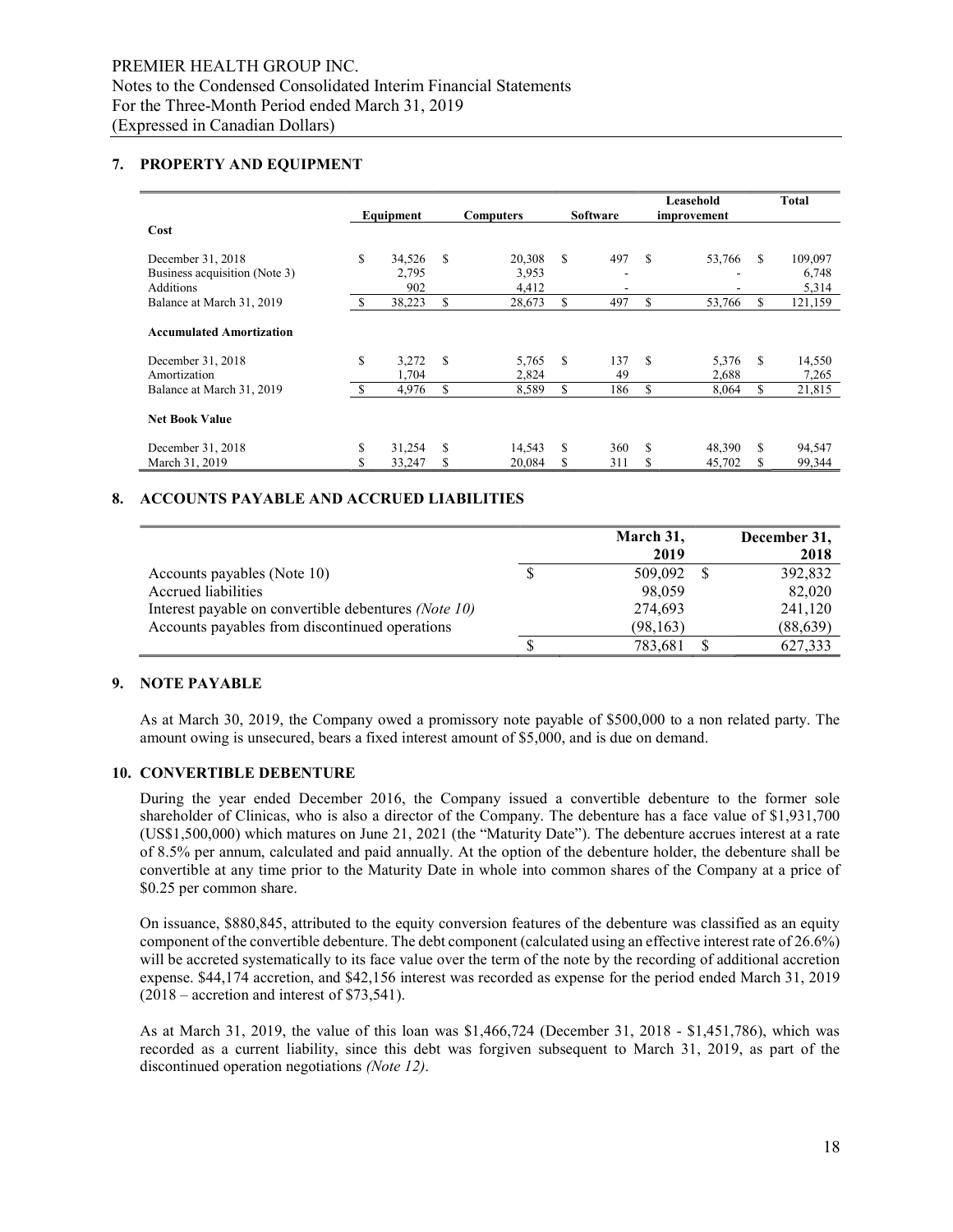#### 11. RELATED PARTY TRANSACTIONS

Key management personnel are those persons having authority and responsibility for planning, directing and controlling the activities of the Company, directly or indirectly. Key management personnel include the Company's executive officers and Board of Director members.

The aggregate values of transactions relating to key management personnel were as follows:

|                                                                                            | <b>March 31, 2019</b> |        | <b>March 31, 2018</b> |        |
|--------------------------------------------------------------------------------------------|-----------------------|--------|-----------------------|--------|
|                                                                                            |                       |        |                       |        |
| Management fees to the former CFO                                                          |                       | $\sim$ | -S                    | 10.500 |
| Administration fees paid to a company owned by the former CFO                              |                       |        |                       | 1.500  |
| Rent paid to a company owned by the former CFO                                             |                       |        |                       | 1.500  |
| Salaries paid to the CEO                                                                   |                       | 60,000 |                       |        |
| Salaries paid to the CFO                                                                   |                       | 25,000 |                       |        |
| Salaries paid to the COO                                                                   |                       | 25,000 |                       |        |
| Consulting fees to the former CEO, included in loss from discontinued operations (Note 12) |                       | 5.079  |                       | 3.504  |
| Stock-based compensation to the CEO, CFO and COO                                           |                       |        |                       |        |
| Accretion and interest expense on convertible debenture to the former CEO (Note 10)        |                       | 86,330 |                       | 73,541 |

As at March 31, 2019, the Company had \$43,001 (December 31, 2018 - \$43,001) due from the former CFO and a company owned by the former CFO. The former CFO is also a director of the Company. This amount is noninterest bearing. This amount owing to the Company by the former CFO was transferred to the former CEO, subsequent to year end, as discussed in Notes 12 and 17.

As at March 31, 2019, the Company has a convertible debenture valued at \$1,466,724 (December 31, 2018 - \$1,451,786) to the former CEO. As at March 31, 2019, \$274,693 (December 31, 2018- \$241,120) of accrued interest on this debenture is included in accounts payable and accrued liabilities. During the 3-month period ended March 31, 2019, \$44,174 of accretion expense, and \$42,156 of interest expense, for a total of \$86,330 was recorded as accretion and interest expense (2018 - \$73,541). (Note 10).

As at March 31, 2019, included in accounts payable is \$14,767 (2018 - \$14,767) owing to directors of the Company.

As at March 31, 2019, the Company had \$323,189 owing to the former CEO, (December 31, 2018 \$316,779). This amount is included in the net liabilities from discontinued operations as at March 31, 2019 and December 31, 2018 and is non-interest bearing.

As at March 31, 2019 and December 31, 2018, the Company had \$220,000 receivable from Explorinvest Capital Corp., a company partially owned by the former CFO of the Company. As at December 31, 2017, this note had no terms of repayment. During the year ended December 31, 2018, this note was converted into a convertible promissory note, with accrued interest of 6.5% per annum, payable on April 1, 2019. The Company has the right to convert this promissory note at any time at \$0.25 per share. This note was assigned to the former CEO, subject to certain conditions, subsequent to March 31, 2019 (Notes 11, 12 and 17).

During the year ended December 31, 2017, the Company issued 200,000 common shares with a fair value of \$200,000 to settle related party debt of \$200,000. This debt resulted from the interest payable to the former CEO on the convertible debenture, and was purchased by certain shareholders of the Company, and then settled for shares (Note 10).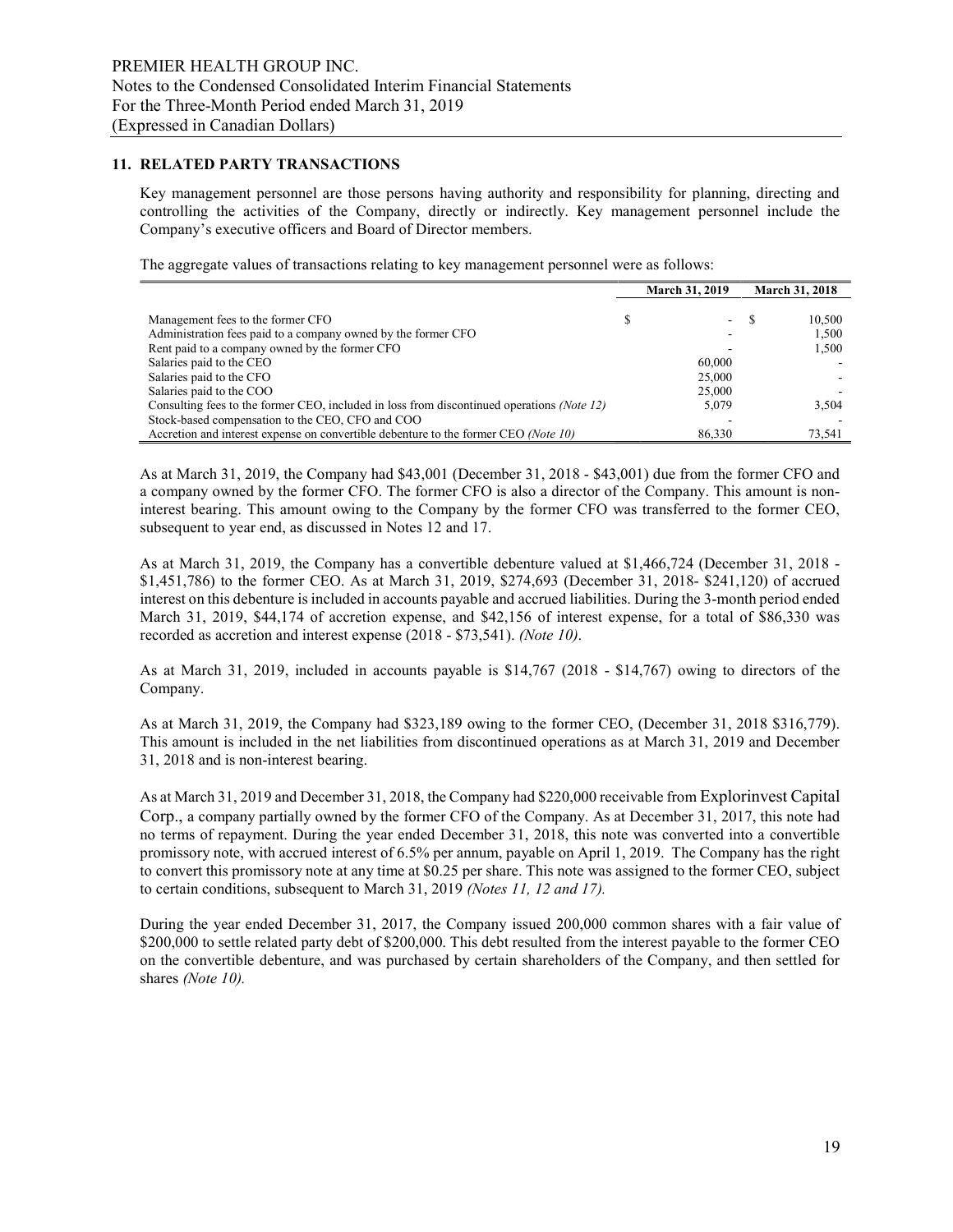## 12. DISCONTINUED OPERATIONS

During the year ended December 31, 2018, the Company entered into a share purchase agreement (the "Purchase Agreement") with the Company's former CEO, who is also the former sole shareholder of Clinicas (the "Purchaser"). The Purchase Agreement was entered into as a prerequisite to entering into an acquisition agreement that would result in a change of control of the Company (Note 3). The terms of the Purchase Agreement were as follows:

- The Company will transfer 51% of the shares of Clinicas to the Purchaser immediately on the closing date, and transfer the remaining 49% of the shares of Clinicas of when the Company has a satisfactory replacement assets in place to satisfy corporate law requirement to maintain a business undertaking at all time, as well as continue to qualify for Listing on the Canadian Securities Exchange.
- The Purchaser will forgive the convertible debenture of US\$1,500,000 and all accrued interest proportionally to the shares of Clinicas transferred (Note 9).

This Purchase Agreement constituted a discontinued operation involving the loss of control of Clinicas by the Company as at December 31, 2017. During the year ended December 31, 2018, the Purchase Agreement was not executed. As a result, a subsequent settlement agreement was entered into subsequent to March 31, 2019 (the "Settlement Agreement"). As a result of the Settlement Agreement, the loss of control of Clinicas constitutes a discontinued operation of the Company as at March 31, 2019 and December 31, 2018. As a result, all of the assets and liabilities of Clinicas have been classified as held-for-sale as at March 31, 2019 and December 31, 2018. This resulted in a net liability of \$158,289 (December 31, 2018 - \$139,372) from discontinued operation as at March 31, 2019.

The revenues and expenses of Clinicas have been determined to be a discontinued operation by the Company, and as a result, have been disclosed separately on the statement loss and comprehensive loss.

The Settlement Agreement was entered into on April 1, 2019, with the Purchaser to complete the full transfer of the Company's 99.9% ownership of Clinicas and the forgiveness of the convertible debenture issued on the original purchase of 99.9% of Clinicas.

As part of the Settlement Agreement, the Company agreed to the following: a) issue the Purchaser an aggregate of 400,000 shares within 14 days and 75,000 shares, or 50,000 in cash within 90 days, b) assign to the Purchaser's company, Benras Holdings Inc., the following promissory notes as security for, and in full and final satisfaction of any amount owed by the Company to the Purchaser: (i) a promissory note dated February 20, 2018 plus interest owed to the Company by the former CFO and a company owned by the former CFO with an amount outstanding as at December 31, 2018 of \$43,001, and (ii) a promissory note dated February 20, 2018 in the amount of \$220,000 plus interest owed to the Company by Explorinvest Capital Corp., a company partially owned by the former CFO of the Company (Notes 11 and 17).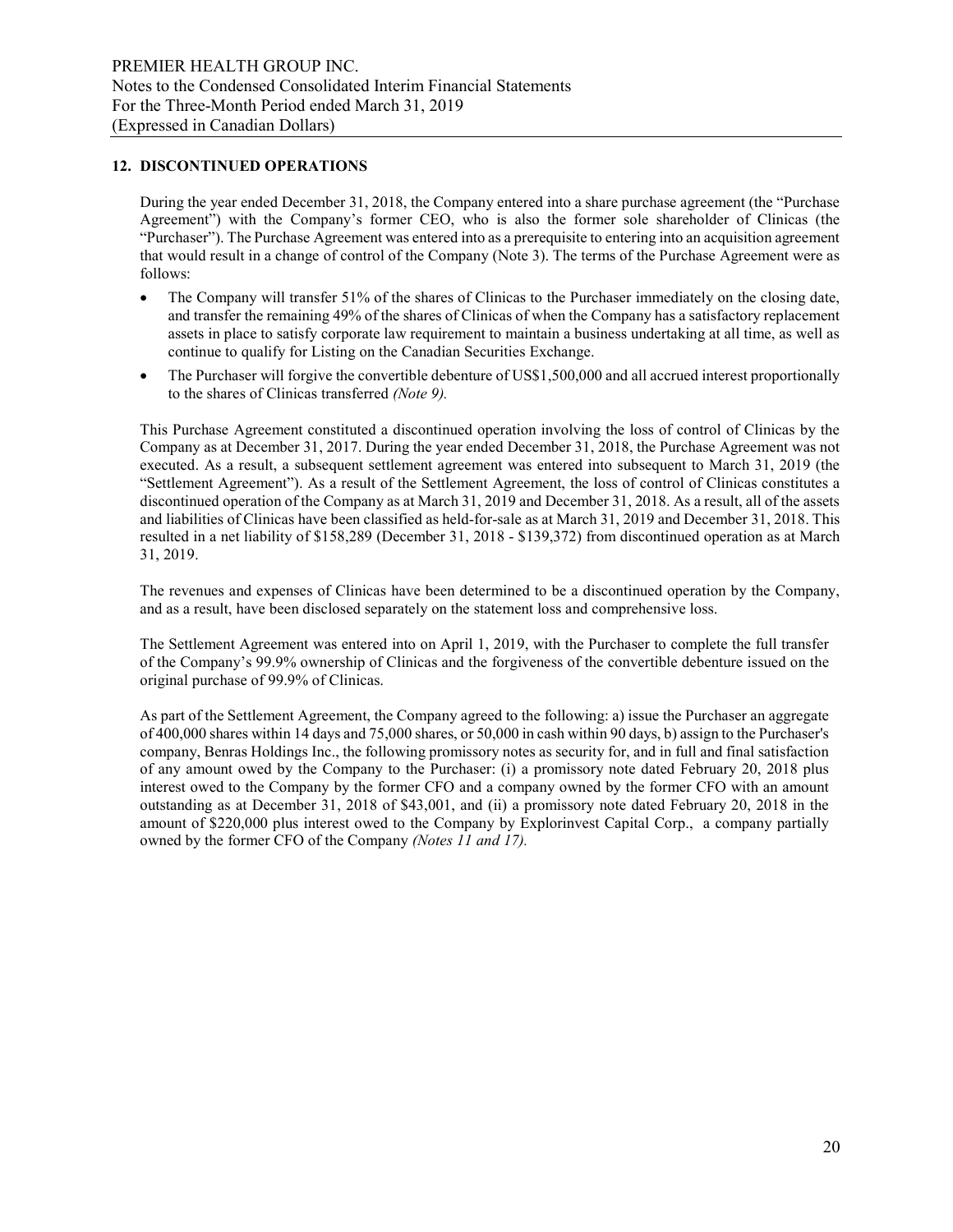## 12. DISCONTINUED OPERATIONS (continued…)

Revenues and expenses from Clinicas are as follows:

|                                    | March 31,<br>2019 | March 31,<br>2018 |
|------------------------------------|-------------------|-------------------|
|                                    |                   |                   |
| <b>REVENUE</b>                     | \$<br>59,462      | \$<br>49,737      |
| <b>EXPENSES</b>                    |                   |                   |
|                                    | 1,342             | 7,108             |
| Advertising                        |                   |                   |
| Amortization                       | 12,853            | 7,675             |
| Leasehold improvements written off |                   | 8,243             |
| Bank charges an interest           | 5,791             | 4,743             |
| Consulting fees (Note 11)          | 5,079             | 3,504             |
| Insurance                          | 2,032             | 1,610             |
| Office and Administration          | 8,820             | 6,545             |
| Professional fees                  | 4,886             | 4,647             |
| Rent                               | 12,672            |                   |
| Repair and maintenance             | 534               | 1,012             |
| Wages and related expenses         | 27,600            | 33,135            |
| Other expenses                     | 820               | 8,508             |
| Loss from discontinued operations  | \$<br>(22,967)    | \$<br>(36,993)    |

#### 13. SHARE CAPITAL

- a) Authorized: unlimited common shares without par value
- b) Share Capital: As at March 31, 2019, the issued share capital comprises 66,211,399 (December 31, 2018 61,664,031) common shares.

## During the 3-month period ended March 31, 2019:

 On January 28, 2019, the Company issued 3,947,368 common shares at a price of \$0.76 for the business acquisition of Cloud Practice. (Note 3)

#### During the year ended December 31, 2018:

- On July 25, 2018, the Company closed a non-brokered private placement of 14,220,000 common shares for gross proceeds of \$3,555,000 (\$0.25 per common share).
- On August 1, 2018, the Company issued 12,000,000 common shares at a price of \$0.25 for the business acquisition of HealthVue Ventures Ltd. (Note 3)
- On October 9, 2018, the Company issued 500,000 common shares for marketing and advertising expense valued at \$435,000 (\$0.87 per common share).

#### During the year ended December 31, 2017:

- On September 20, 2017, the Company issued 200,000 common shares at a price of \$1 per share for debt settlement of \$200,000 (US\$145,520). The debt settled was a portion of the interest accrued on the convertible note (Notes 9,10).
- On September 20, 2017, the Company issued 7,000 common shares at a price of \$1 per share to the CFO of the Company, for cash.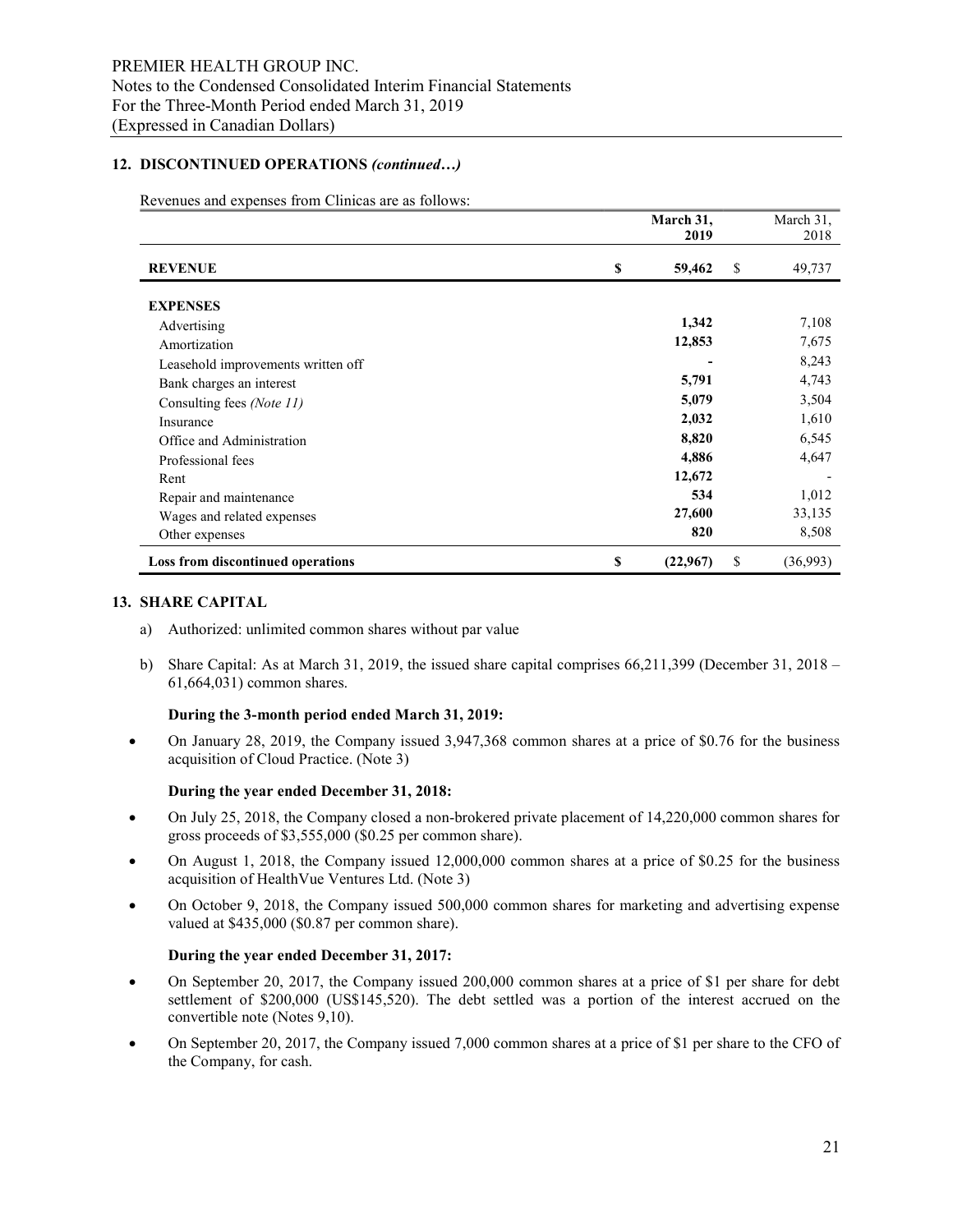## 13. SHARE CAPITAL (continued…)

#### c) Share Purchase Warrants

The following is a summary of warrant activities during the period ended March 31, 2019:

|                                                   | Number of<br>Warrants | <b>Weighted Average</b><br><b>Exercise Price</b> |
|---------------------------------------------------|-----------------------|--------------------------------------------------|
| Outstanding, December 31, 2017<br>Expired         | 333,333<br>(333, 333) | 1.50<br>$1.50^{\circ}$                           |
| Outstanding, March 31, 2019 and December 31, 2018 |                       |                                                  |

As at March 31, 2019, no warrants were outstanding.

#### d) Escrow shares

As at March 31, 2019, the Company has 12,947,368 common shares held in escrow.

Escrow shares will be released as follows:

- 1,800,000 shares on August 1, 2019, and the same amount released each six months thereafter until the last 1,800,000 are released on August 1, 2021.
- 1,973,684 shares on July 28, 2019 and the same amount released on January 28, 2020.

#### e) Stock Options

The Company has adopted an incentive stock option plan (the "Option Plan") which provides that the Board of Directors of the Company may from time to time, in its discretion, and in accordance with the applicable stock exchange's requirements, grant to directors, officers, employees and consultants to the Company, nontransferable options to purchase common shares. Pursuant to the Option Plan, the number of common shares reserved for issuance will not exceed 10% of the issued and outstanding common shares of the Company. Options granted under the Option Plan can have a maximum exercise term of 5 years from the date of grant. Vesting terms will be determined at the time of grant by the Board of Directors.

#### The following grants were made during the 3-month period ended March 31, 2019:

On February 4, 2019, 300,000 options were granted to consultants of the Company, exercisable at \$0.76 per share. The options vest 4 months after the grant and have a five-year expiry date from the date of grant. The fair value of the options at grant date was \$181,116, of which \$83,011 was recorded in the period ended March 31, 2019 based on vesting conditions.

On February 4, 2019, 2,050,000 options were granted to employees of the Company, exercisable at \$0.76 per share. The options shall vest 25% every 6 months, commencing on August 4, 2019. The options have a fiveyear expiry date from the date of grant. The fair value of the options at grant date was \$1,237,623, of which \$195,872 was recorded in the period ended March 31, 2019 based on vesting conditions.

The option pricing model used an average risk-free rate of 1.80%, estimated life of 5 years, volatility of 100% and dividend yield of 0%.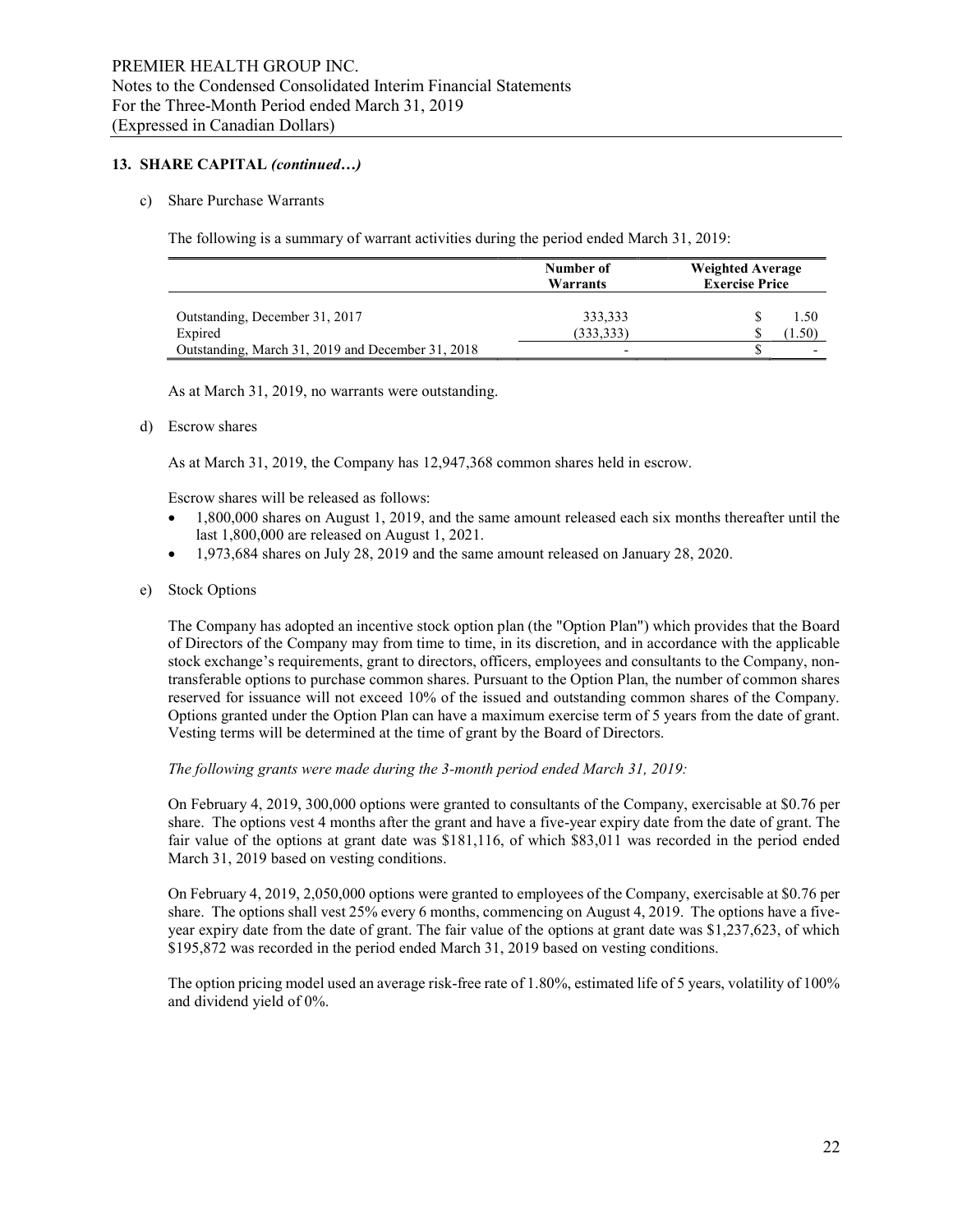#### 13. SHARE CAPITAL (continued…)

#### e) Stock Options (continued)

The following grants were made during the year ended December 31, 2018:

On August 13, 2018, 3,200,000 options were granted to consultants and officers of the Company, exercisable at \$0.50 per share. The options vest 4 months after the grant and have a five-year expiry date from the date of grant. The fair value of the options at grant date was \$787,041, of which all was recorded in the period ended December 31, 2018 based on vesting conditions.

On August 13, 2018, 800,000 options were granted to employees of the Company, exercisable at \$0.50 per share. The options shall vest 25% every 6 months, commencing on February 13, 2019. The options have a five-year expiry date from the date of grant. The fair value of the options at grant date was \$196,760, of which \$38,049 (\$77,973 in the period ended December 31, 2018) was recorded in the period ended March 31, 2019 based on vesting conditions.

The option pricing model used an average risk-free rate of 2.19%, estimated life of 5 years, volatility of 100% and dividend yield of 0%.

|                                       | <b>March 31, 2019</b>       |                                                 | December 31, 2018    |                                                 |  |
|---------------------------------------|-----------------------------|-------------------------------------------------|----------------------|-------------------------------------------------|--|
|                                       | Number of<br><b>Options</b> | Weighted<br>Average<br><b>Exercise Price \$</b> | Number of<br>Options | Weighted<br>Average<br><b>Exercise Price \$</b> |  |
| Balance outstanding beginning of year | 4,000,000                   | 0.50                                            |                      | $\overline{\phantom{0}}$                        |  |
| <b>Options Granted</b>                | 2,350,000                   | 0.76                                            | 4,000,000            | 0.50                                            |  |
| <b>Options Exercised</b>              | (600,000)                   | 0.50                                            |                      | ٠                                               |  |
| Balance outstanding end of period     | 5,750,000                   | \$ 0.61                                         | 4,000,000            | \$0.50                                          |  |

The following is a summary of option activities during the year ended December 31, 2018 and period ending March 31, 2019:

As at March 31, 2019 the Company had the following stock options outstanding and exercisable:

|             |             |                       | <b>Remaining Life</b> |                    |
|-------------|-------------|-----------------------|-----------------------|--------------------|
| Outstanding | Exercisable | <b>Exercise Price</b> | (Years)               | <b>Expiry Date</b> |
|             |             |                       |                       |                    |
| 3,400,000   | 2,800,000   | \$0.50                | 4.37                  | August 12, 2023    |
| 2,350,000   | -           | \$0.76                | 4.85                  | February 03, 2024  |
| 5,750,000   | 2,800,000   |                       | 4.57                  |                    |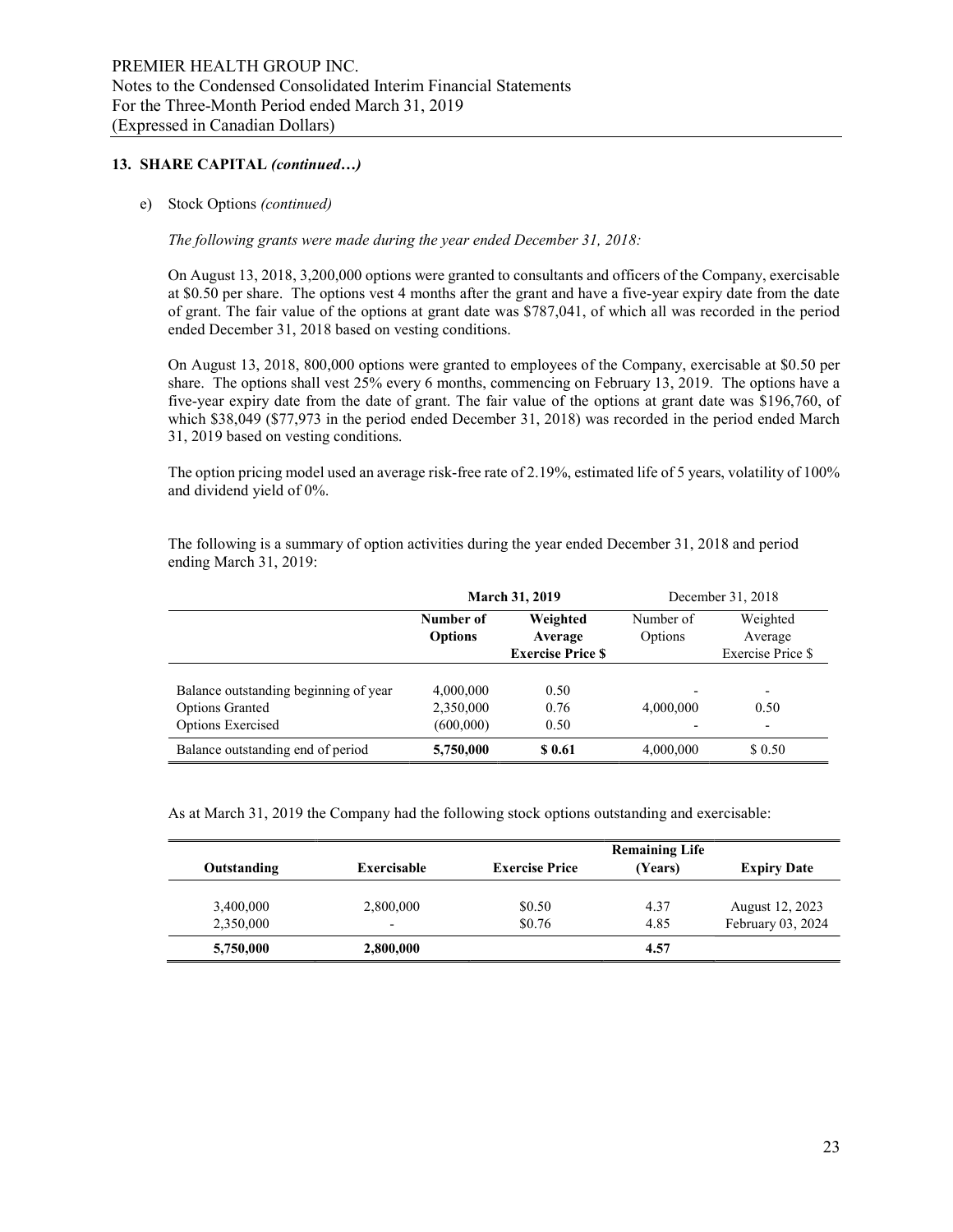#### 14. CAPITAL MANAGEMENT

The Company's objectives when managing capital are to safeguard its ability to continue as a going concern, so that it can provide returns for shareholders and benefits for other stakeholders. The Company considers the items included in shareholders' equity (deficiency) as capital. The Company manages the capital structure and makes adjustments to it in response to changes in economic conditions and the risk characteristics of the underlying assets. The Company's primary objective with respect to its capital management is to ensure that it has sufficient cash resources to fund the operation of the Company. To secure the additional capital necessary to pursue these plans, the Company intends to raise additional funds through equity or debt financing. The Company is not subject to any externally imposed capital requirements. There were no changes to the Company's approach in its management of capital during the year.

#### 15. FINANCIAL INSTRUMENTS

The Company's financial instrument consist of cash, accounts receivable, deposits on investments, accounts payable, amounts due from and to related parties, notes receivable, convertible notes receivable, net liabilities from discontinued operations, and the convertible debenture.

The Company's cash and marketable securities are measured at fair value under the fair value hierarchy based on level one quoted prices in active markets for identical assets or liabilities. The Company's accounts receivable, accounts payable, amounts due and from related parties, notes receivable and convertible notes receivable have amortized costs that approximate their fair value due to their short terms to maturity. The net liabilities from discontinued operations are recorded at fair value due to their short-term to maturity. The Company's other financial instruments, being the convertible debenture, is measured at amortized cost.

The Company's risk exposures and the possible impact of these expenses on the Company's financial instruments are summarized below:

#### Credit Risk

Credit risk is the risk that one party to a financial instrument will cause a loss for the other party by failing to discharge an obligation. As of March 31, 2019, the Company is exposed to credit risk to the extent that its clients become unable to meet their payment obligations. Trade receivables include amounts receivables from the sale of services and GST receivables.

#### Liquidity Risk

Liquidity risk is the risk that an entity will encounter difficulty in meeting obligations associated with financial liabilities. The Company's approach to managing liquidity risk is to ensure that it will have sufficient liquidity to meet liabilities when due. As at March 31, 2019, the Company did not have sufficient cash on hand to meet its current liabilities, and will need to source different methods of financing.

#### Market Risk

Market risk is the risk of loss that may arise from changes in market factors such as interest rates, foreign exchange rates, and commodity and equity prices.

#### a) Interest rate risk

Interest risk is the risk that the fair value or future cash flows will fluctuate as a result of changes in market risk. The Company's sensitivity to interest rates is insignificant.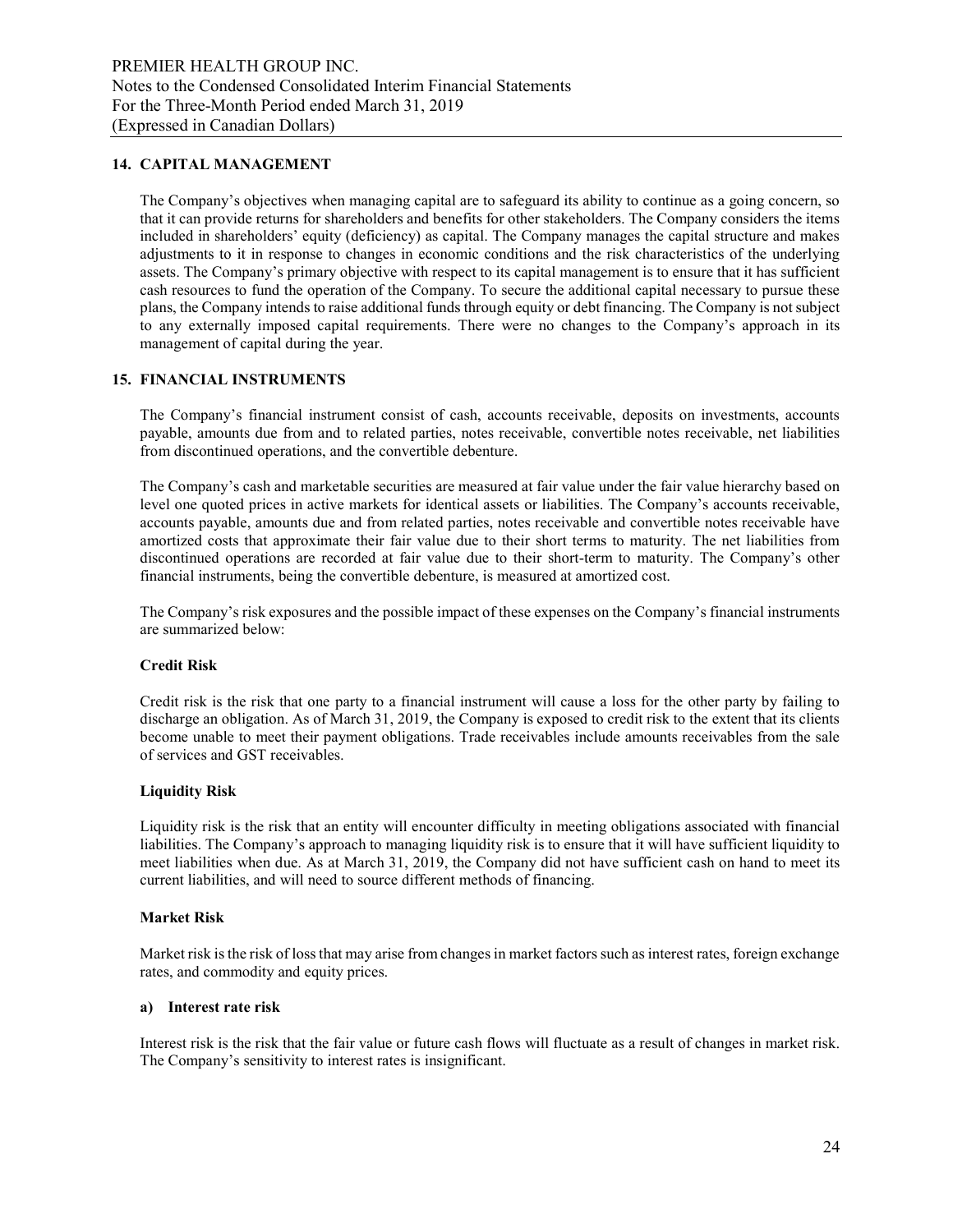## 15. FINANCIAL INSTRUMENTS (continued…)

#### b) Currency risk

Currency risk is the risk that the fair value or future cash flows of a financial instrument denominated in a foreign currency will fluctuate because of changes in foreign exchange rates. The Company operates internationally, which gives rise to the risk that cash flows may be adversely impacted by exchange rate fluctuations. Amounts subject to currency risks are primarily cash, accounts receivable, accounts payable and loans that are held in foreign currency. In addition, the Company holds convertible debentures which are denominated in US Dollars. A change in foreign currency exchange rates can have an impact on net income and comprehensive income. As a result, the Company is exposed to foreign exchange rate risk with respects to the US Dollar and the Dominican Peso. As at March 31, 2019, the Company had net financial liabilities denominated in foreign currencies of approximately \$1,625,000. A 10% change in the value of the Dominican Peso versus the Canadian dollar would give rise to a gain or loss of approximately \$16,000, and a 10% change in the value of the US Dollar versus the Canadian dollar would give rise to a gain or loss of approximately \$146,000. The Company has not entered into any foreign exchange contracts to hedge this risk.

#### c) Price risk

The Company is exposed to price risk with respect to equity prices, since the Company possesses investments in publicly traded securities. The Company closely monitors those prices to determine the appropriate course of action to be taken. The maximum exposure to the Company is the fair value of its marketable securities, which have been recorded at \$1.

## 16. SEGMENTED INFORMATION

The Company operates in one industry, the healthcare industry, which is located in Canada and the Dominican Republic. Segmented geographical information is as follows:

|                                         | Canada |             | <b>Dominican Republic</b> |          |    | <b>Total</b> |
|-----------------------------------------|--------|-------------|---------------------------|----------|----|--------------|
| Assets                                  |        |             |                           |          |    |              |
| As at March 31, 2019                    | S      | 10,383,908  | \$                        |          | S  | 10,383,908   |
| As at December 31, 2018                 | S      | 6,423,328   | \$                        |          |    | 6,423,328    |
|                                         |        |             |                           |          |    |              |
| Revenue for the period ended:           |        |             |                           |          |    |              |
| March 31, 2019                          | S      | 1,100,330   | \$                        |          | S  | 1,100,330    |
| March 31, 2018                          | S      |             |                           | 49.737   | \$ | 49,737       |
|                                         |        |             |                           |          |    |              |
| Net income (loss) for the period ended: |        |             |                           |          |    |              |
| March 31, 2019                          | \$.    | (1,327,639) | \$                        | (22,967) | S  | (1,350,606)  |
| March 31, 2018                          |        | (129,707)   | S                         | (36,993) | \$ | (166,700)    |